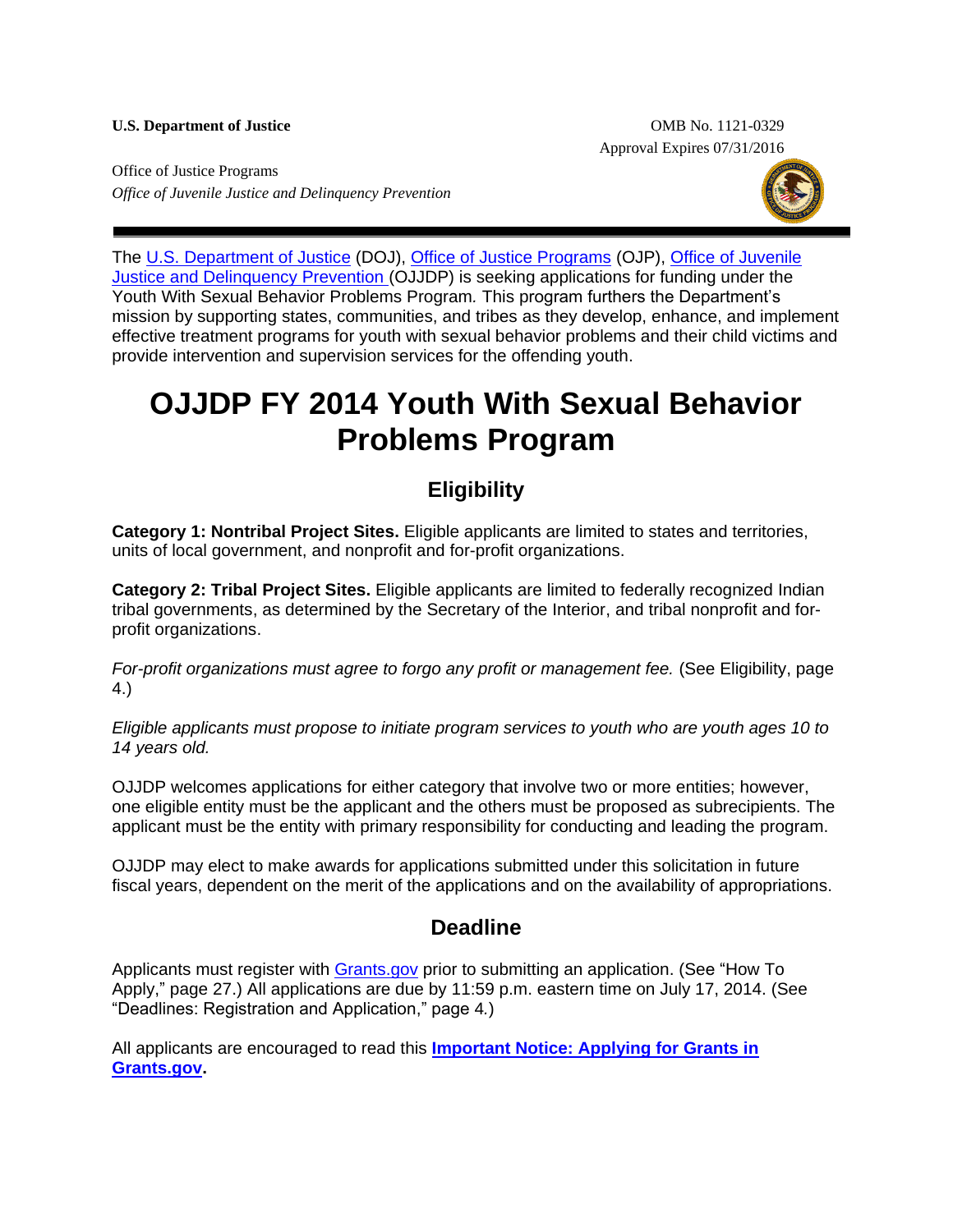### **Contact Information**

For technical assistance with submitting an application, contact the Grants.gov Customer Support Hotline at 800-518-4726 or 606-545-5035, or via e-mail to [support@grants.gov.](mailto:support@grants.gov) Hotline hours of operation are 24 hours a day, 7 days a week, except federal holidays.

Applicants who experience unforeseen Grants.gov technical issues beyond their control that prevent them from submitting their applications by the deadline must e-mail [JIC@telesishq.com](mailto:JIC@telesishq.com) **within 24 hours after the application deadline** and request approval to submit their application.

For assistance with any other requirements of this solicitation, contact the Justice Information Center (JIC) at 1–877–927–5657, via e-mail to [JIC@telesishq.com,](mailto:JIC@telesishq.com) or by [live Web chat.](http://www.justiceinformationcenter.us/) JIC hours of operation are 8:30 a.m. to 5:00 p.m. eastern time, Monday through Friday, and 8:30 a.m. to 8:00 p.m. eastern time on the solicitation close date.

Grants.gov number assigned to this announcement: OJJDP-2014-3818

Release date: May 19, 2014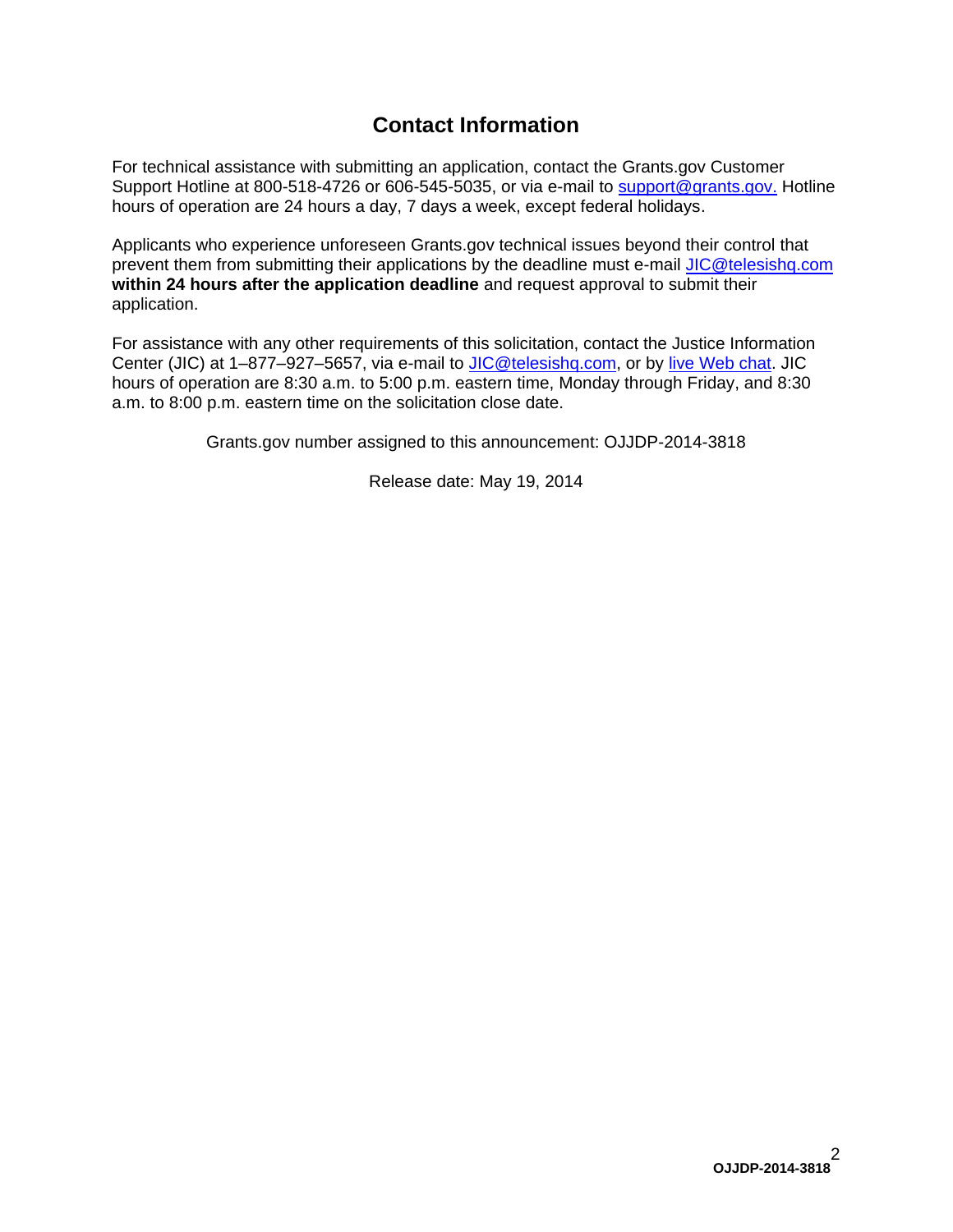### **Contents**

| 1. | Information to Complete the Application for Federal Assistance (SF-424) 17 |  |
|----|----------------------------------------------------------------------------|--|
| 2. |                                                                            |  |
| 3. |                                                                            |  |
| 4. |                                                                            |  |
| 5. |                                                                            |  |
| 6. |                                                                            |  |
| 7. |                                                                            |  |
| 8. |                                                                            |  |
| 9. |                                                                            |  |
|    |                                                                            |  |
|    |                                                                            |  |
|    |                                                                            |  |
|    |                                                                            |  |
|    |                                                                            |  |
|    |                                                                            |  |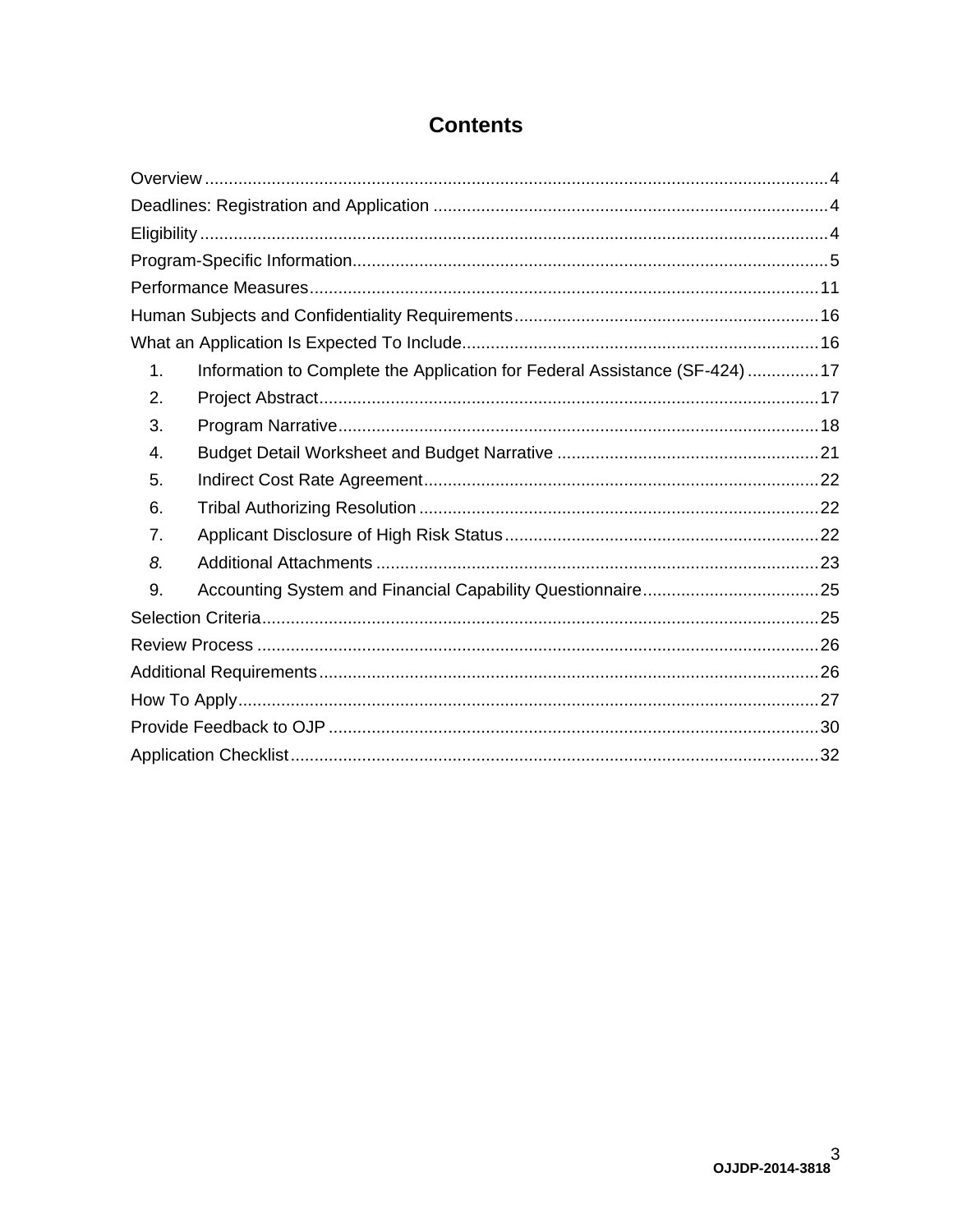# **OJJDP FY 2014 Youth With Sexual Behavior Problems Program (CFDA #16.543 and 16.750)**

### <span id="page-3-0"></span>**Overview**

This program will fund agencies that utilize a comprehensive, multidisciplinary approach to provide intervention and supervision services for youth with sexual behavior problems and treatment services for their child victims and families. Award recipients will target for services youth with sexual behavior problems, their child victim(s), and parents/caregivers. Youth participating in this program must undergo a mental health evaluation to determine if they are amenable to community-based treatment and intervention. Targeted youth offenders should have no prior history of court involvement for sexual misconduct. There are two categories for this solicitation: Category 1: Nontribal Project Sites and Category 2: Tribal Project Sites.

This program represents a collaboration between OJJDP and OJP's Office of Sex Offender Sentencing, Monitoring, Apprehending, Registering, and Tracking (SMART) and is authorized by the Department of Justice Appropriations Act, 2014, P.L. 113-76, 128 Stat. 5, 63-65.

### <span id="page-3-1"></span>**Deadlines: Registration and Application**

Applicants must register with Grants.gov prior to submitting an application. OJP encourages applicants to **register several weeks before** the application submission deadline. In addition, OJP urges applicants to **submit applications 72 hours** prior to the application due date. The deadline to apply for funding under this announcement is 11:59 p.m*.* eastern time on July 17, 2014*.* See "How To Apply" on page 27 for details.

### <span id="page-3-2"></span>**Eligibility**

There are two categories of funding available as a part of this solicitation.

**Category 1: Nontribal Project Sites.** Eligible applicants are limited to states and territories, units of local government, and nonprofit and for-profit organizations.

**Category 2: Tribal Project Sites.** Eligible applicants are limited to federally recognized tribal governments, (as determined by the Secretary of the Interior) and tribal nonprofit and for-profit organizations.

*For-profit organizations must agree to forgo any profit or management fee.*

OJJDP welcomes applications for either category that involve two or more entities; however, one eligible entity must be the applicant and the others must be proposed as subrecipients. The applicant must be the entity with primary responsibility for conducting and leading the program. OJJDP may elect to make awards for applications submitted under this solicitation in future fiscal years, dependent on the merit of the applications and on the availability of appropriations.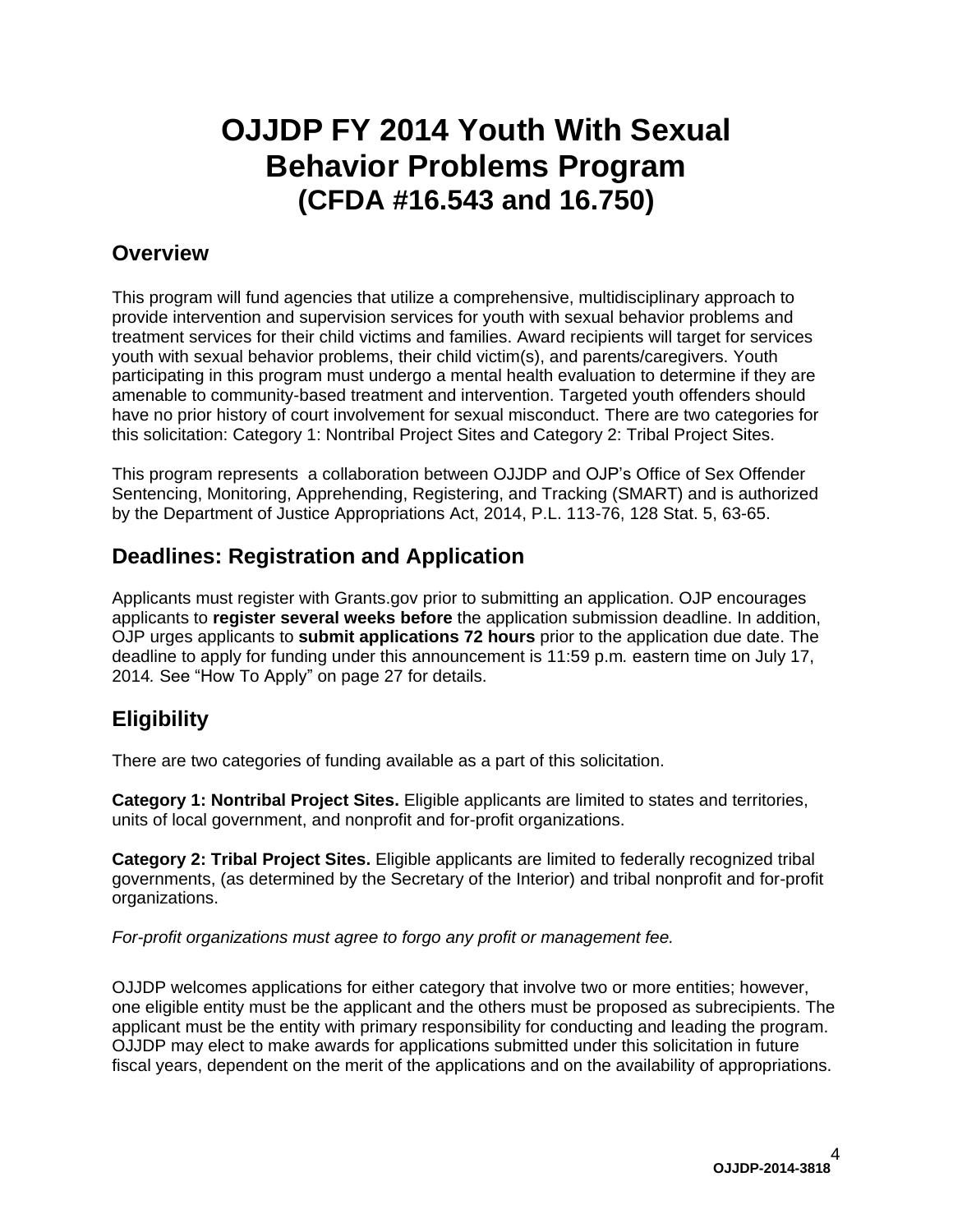### <span id="page-4-0"></span>**Program-Specific Information**

Research suggests that youth commit more than one-quarter (25.8 percent) of all sex offenses and more than one-third (35.6 percent) of sex offenses against juvenile victims. 1 In addition, studies have found that most youth who sexually offend come to the attention of law enforcement when they are between the ages of 12 and 14 and that early adolescence is the peak age for sexual offenses against younger children.<sup>2</sup> In cases where youth offend against juvenile victims, 88 percent of these victims are reported to be either family members or acquaintances.<sup>3</sup>

When older youth victimize children, the impact of inappropriate sexual behavior on child victims can be devastating and long lasting and can affect the entire family/residence. Some research indicates that child victims of inappropriate sexual behavior by family members (primarily an older sibling or cousin and often called incest) have more romantic and family relationship problems and more sexual problems as they grow older. <sup>4</sup> Other studies have found that these victims are more likely to abuse substances, in general; have had a psychiatric hospitalization or experience clinical levels of depression and are at risk for suicide; believe that their parents were ashamed of them and did not love them; and have required police involvement and to have been picked up by police for running away from home.<sup>5</sup>

Research suggests that youth who exhibit inappropriate sexual behavior early and receive early intervention services are less likely to have future incidents and/or to escalate their behavior.<sup>6,7</sup> Furthermore, it is well documented that appropriate interventions with child sexual abuse victims can reduce the likelihood of long-term negative impacts. The most comprehensive treatment services for child victims of youth with sexual behavior problems should also target the parents and/or guardians. As research has noted: "a child's ability to recover from sexual abuse may be greatly influenced by support received from a non-offending parent and evidence is growing that maternal support is critical for a child's recovery for both the short and long term."<sup>8</sup> Accordingly, it is imperative that the families of both victims and youth with sexual behavior problems receive comprehensive family treatment to best recover from the trauma associated with sexual victimization with minimal long-term consequences.

For native children and families a major gap exists in statistics and data on child sexual abuse in Indian Country. In a report from the National Indian Child Welfare Association (2000), it was found that "current data are not sufficient to tell us the true status of abuse and neglect among American Indian/Alaska Native children." At the same time, the available limited statistics point clearly to a disproportionate level of maltreatment for native children. Specifically:

 $\overline{a}$ 

<sup>1</sup> Finkelhor, D., Ormrod, R., and Chaffin, M. 2009. *Juveniles Who Commit Sex Offenses Against Minors*. Washington, DC: U.S. Department of Justice, Office of Justice Programs, Office of Juvenile Justice and Delinquency Prevention.

<sup>2</sup> *Ibid.*

<sup>3</sup> *Ibid.*

<sup>4</sup> Meiselman, K. 1978. *Incest*. San Francisco, CA: Jossey-Bass.

<sup>5</sup> Russell, D. 1986. *The secret trauma: Incest in the lives of girls and women*. New York, NY: Basic Books.

<sup>6</sup> Carpentier, M., Silovsky, J.F., and Chaffin, M. 2006. "Randomized trial of treatment for children with sexual behavior problems: Ten-year follow-up." *Journal of Consulting and Clinical Psychology* 74:482-488.

<sup>7</sup> Bonner, B.L., Walker, C.E., and Berlinger, L. 1999. *Children with Sexual Behavior Problems: Assessment and Treatment* (Final report, Grant No. 90-CA-1469). Washington, DC: Deparment of Health and Human Services, Administration of Children, Youth, and Families. Retrieved from http://www.calib.com/nccanch/pubs/otherpubs/childassessment/index.cfm.

<sup>8</sup> Corcoran, J. 1998. "In defense of mothers of sexual abuse victims." *Families in Society* 79(4): 358-369.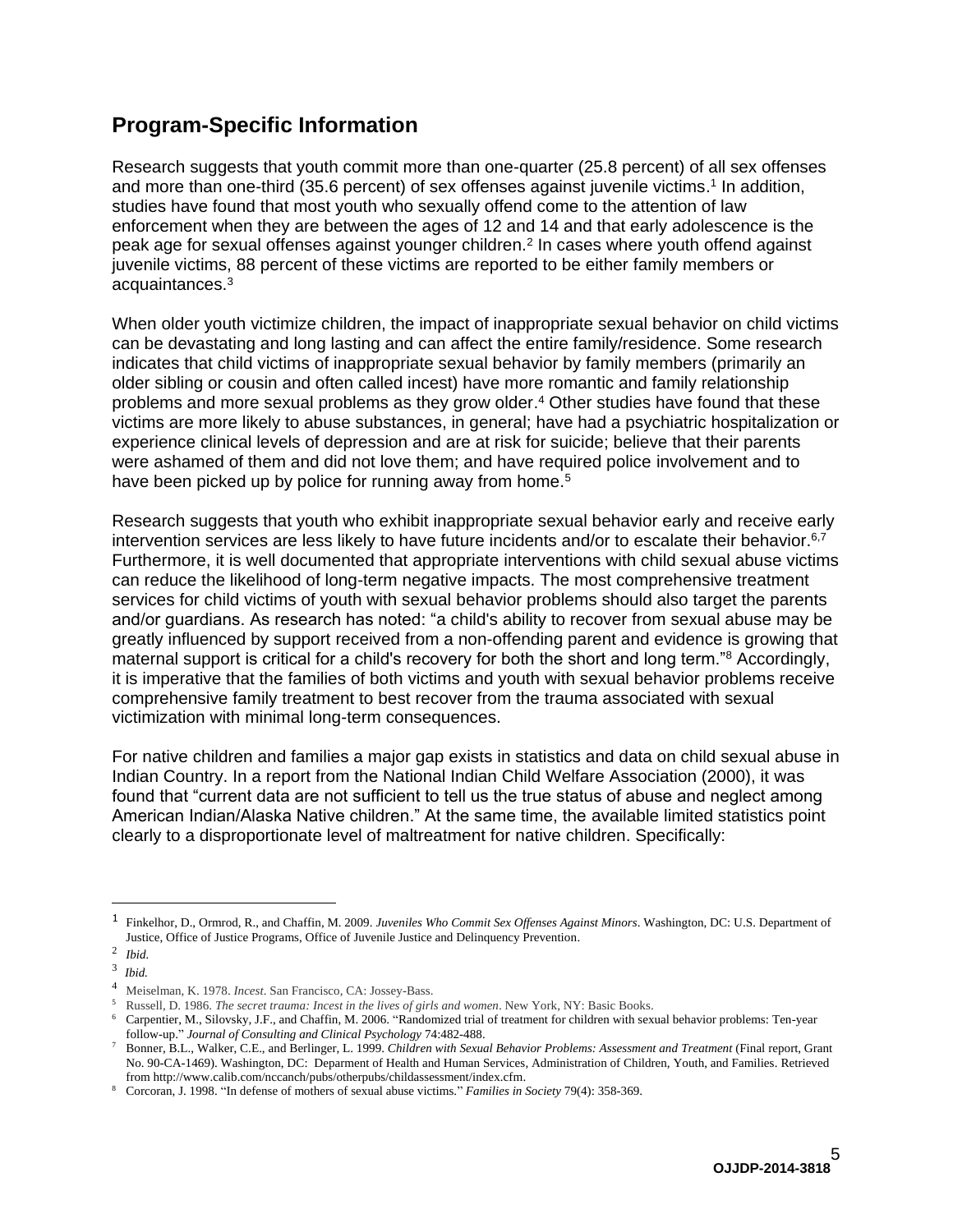- In 2005, American Indian/Alaskan Native children experienced a rate of child abuse and neglect of 16.5 per 1,000 American Indian/Alaskan Native children. This rate compares to 19.5 for African American children, 16.1 for Pacific Islander children, 10.8 for White children, and 10.7 for Hispanic children<sup>9</sup>.
- American Indian/Alaskan Native children are over-represented in the population of child maltreatment victims, at more than 1.6 times the expected level, with the highest rates of overrepresentation in states that have larger American Indian/Alaskan Native populations<sup>10</sup>.

American Indians and Alaska Natives are vulnerable populations with significant levels of trauma exposure. The focus of this solicitation is to support a tribal site in developing and implementing a comprehensive program to intervene with youth with sexual behavior problems and provide treatment for victims of child sexual abuse and their families in a holistic manner.

#### **Purpose**

 $\overline{a}$ 

This purpose of this program is to prevent sexual re-offending and to promote healing/services to victims and families. This program will assist communities in developing a multi-disciplinary, comprehensive approach to providing treatment services and community supervision for youth with sexual behavior problems and treatment services to victims and families of these youth. The program will focus on interfamilial and/or coresidential child victims and offenders. Examples of these types of sexual behaviors include, but are not limited to sexual contact between children who do not know each other well; sexual contact between children of different ages, sizes, and developmental levels; aggressive or coerced sexual contact; and sexual contact that causes harm to the child or others; or contact that causes another child to be highly upset and/or fearful.

Since 2010, OJJDP and SMART have partnered to support the Youth with Sexual Behavior Problems Program, which provides comprehensive, community-based interventions with the above-mentioned youth. In fiscal year 2014, OJJDP and SMART anticipates funding new project sites (including a tribal site), and providing training and technical assistance to these new sites on comprehensive, multidisciplinary approaches to treating youth with sexual behavior problems and their child victims, and document the evolution of intervention models developed to respond to these cases. The program will focus on interfamilial and/or coresidential sexual misconduct by youth ages 10 to 14 and provide adjunctive support services to child victims and families who have been victimized. OJJDP encourages applicants to propose comprehensive, evidence-based, intervention strategies for serving both the child victim(s) and the youth with sexual behavior problems and their families/guardians. Program models that have shown to be effective with this target population include (but are not limited to) the use of cognitivebehavioral or psycho-educational interventions (i.e., Trauma-Focused Cognitive Behavioral Therapy, group therapy, support groups, etc.).

#### **Goals, Objectives, and Deliverables**

The goal of this solicitation is to pilot newly funded programs that will provide a comprehensive community-based intervention model to serve youth who have sexual behavior problems and

<sup>9</sup> U.S. Department of Health and Human Services, Administration on Children, Youth and Families. Child Maltreatment. 2007. Available at http://www.acf.hhs.gov

<sup>&</sup>lt;sup>10</sup> Maple, C., and Hay, T. 2004. Analysis of the data from the First Round of Child and Family Services Reviews Regarding American Indian and Alaska Native Children in State Care.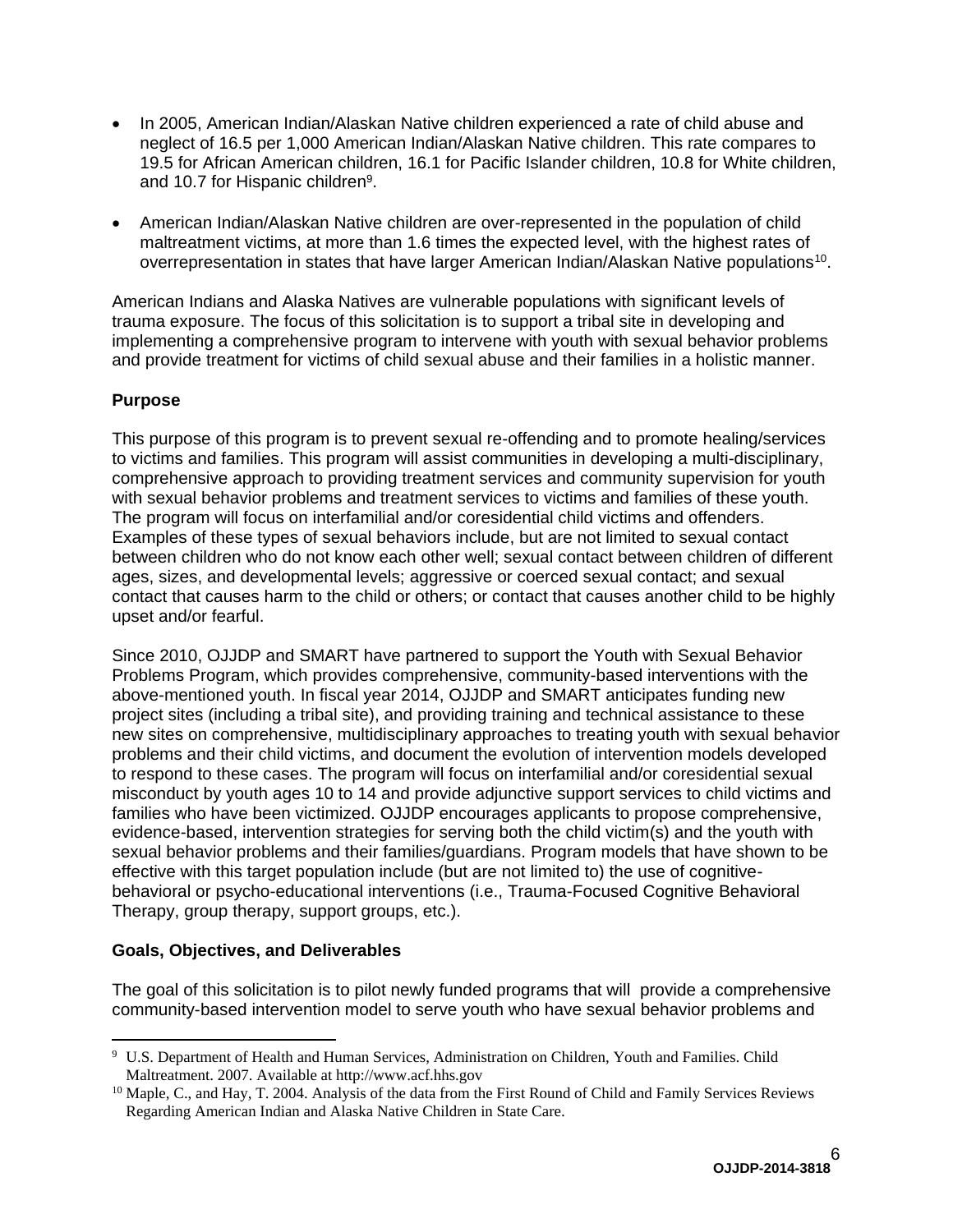are in pre- or post-adjudication for inappropriate sexual behavior with a family member, coresident, or other child with close social ties to the perpetrator. The proposed interventions should also include support services for the child victim and non-offending family or household members. For Category 1, all applicants should have a functioning multi-disciplinary team that uses a comprehensive, holistic approach to treat both the child victim and the youth with sexual behavior problems and a history of working with interfamilial child abuse cases. At a minimum, multi-disciplinary teams should consist of the following members: social services staff, juvenile court staff, mental health personnel, victim advocate personnel, law enforcement, and community-support providers. This team should serve as the case staffing entity to determine service provision for the victim, family, and the youth with sexual behavior problems. For Category 2, if a multi-disciplinary team does not already exist, the applicant should provide a detailed plan for creating one and include a list of the proposed members.

The program training and technical assistance provider will design, develop, and deliver technical assistance tailored to the individual needs of each project site as it implements a community-based intervention and management strategy for youth with sexual behavior problems and their victims and families. This will include intensive technical assistance for the Category 2 sites during the planning year.

For this solicitation, an application can be submitted under one of the following two categories:

**Category 1: Nontribal Project Sites.** The successful applicant will develop and implement a comprehensive program for the target population over a 24-month period. OJJDP also expects the Category 1 site to participate in the ongoing process/program implementation evaluation that the technical assistance provider is conducting for the initiative.

**Category 2: Tribal Project Sites.** The successful applicant will implement the project in two phases over a 36-month project period. OJJDP will expect the site to work closely with OJJDP's existing training and technical assistance provider during both phases of the project. The first 12 months of the project (Phase I) will be a dedicated planning year. The successful applicant will work with the training and technical assistance provider to establish the key components of a comprehensive, community-based intervention model. This includes (at a minimum) the establishment or enhancement of a multi-disciplinary team and development or revision of a treatment curriculum. Over the remaining 24-months (Phase II), the grantee will implement the program created during the planning year. The model is to target the age group of 10-14 year olds, however, if while developing their strategic plan with the TTA provider it is determined that an expansion of this age range is recommended, then the tribe will need to work with OJJDP on any final decisions regarding a change in program scope.

During Phase I, the grantee and the training and technical assistance provider will assess the tribe's current interventions and practices with youth with sexual behavior problems and develop a comprehensive and culturally relevant intervention model for these youth, their child victims, and their families. Assessment and planning will include identification and adaption of a treatment curriculum that includes best practices. This can include revision of current treatment curricula or practices used with the target populations and/or adaption of an existing model that is enhanced to account for the unique characteristics, traditional practices, and culture of the tribe. The grantee may allocate as much as 25 percent of funds to support assessment and planning activities.

During Phase II, the grantee will implement the intervention model developed in Phase I. OJJDP and the training and technical assistance provider will determine the most appropriate method of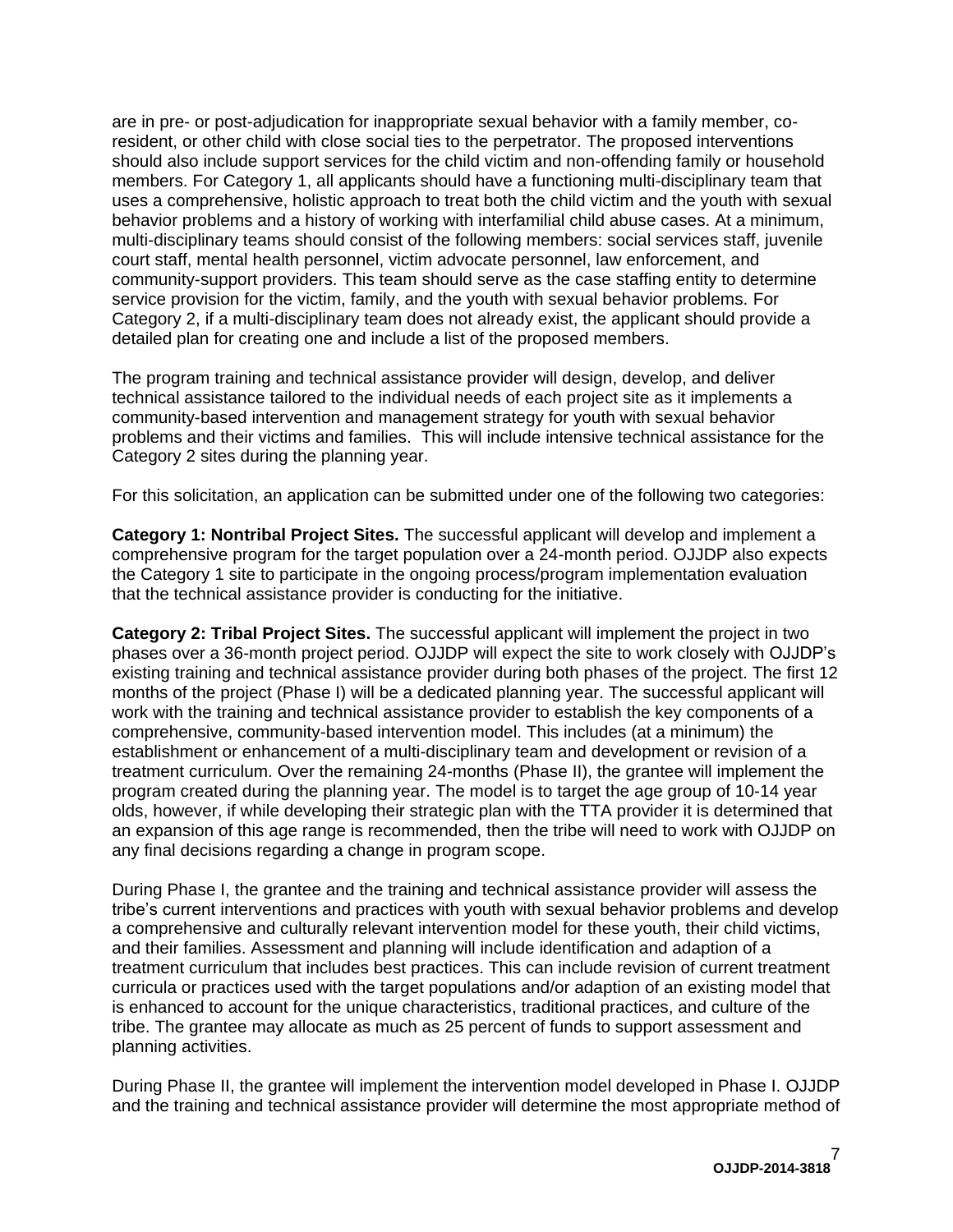documenting the planning and implementation strategies undertaken during the 3-year project period.

#### **Deliverables**

Deliverables for the project sites will serve as a guide to other communities that wish to replicate the project and include:

- a comprehensive community-based strategy to treat youth with sexual behavior problems ages 10 to14 who are in pre- or post-adjudication status for inappropriate sexual misconduct against a child family member, coresident, or other child with close social ties.
- a strategy to provide community-based support services to child victims and families of youth with sexual behavior problems.
- reports that speak to the effectiveness of the community-based interventions and the challenges encountered during implementation.
- an evaluation plan that outlines how the applicant will collect data and use it for program planning.

#### **OJJDP Training and Technical Assistance Awardee Standards**

OJJDP has developed the *Core Performance Standards for Training, Technical Assistance, and Evaluation* to promote among providers the consistency and quality of OJJDP-sponsored training and technical assistance and to advance common expectations of performance excellence. The standards present minimum expectations that providers must meet for effective practice in the planning, coordination, delivery, and evaluation of training. Award recipients must coordinate with OJJDP's National Training and Technical Assistance Center (NTTAC) in the assessment and delivery of services to ensure the effective use of OJJDP grant funding. For additional information, go to OJJDP's NTTAC Web site [www.nttac.org.](http://www.nttac.org/)

Requirements related to coordination of activities will include, but are not limited to:

- **Coordination with OJJDP NTTAC.** OJJDP requires all training and technical assistance projects to comply with all OJJDP/NTTAC protocols to ensure coordinated delivery of services among providers and effective use of OJJDP grant funding. OJJDP reserves the right to modify these protocols at any time with reasonable notice to the grantee prior to project completion.
- **OJJDP funded Webinars.** The award recipient must comply with OJJDP's Webinar Guidelines, as described in the core performance standards. Minimally, OJJDP training and technical assistance providers will submit to OJJDP NTTAC information in advance of all events for the online calendar, use the approved OJJDP presentation template, and record events and upload the files onto NTTAC's Online University.
- **Training information sharing.** The Office of Justice Programs (OJP) will collect information from its program offices on OJP-funded training and technical assistance events. Award recipients must use OJJDP's standard electronic training request form and submit information to NTTAC on all training events (i.e. name of requestor, description of request,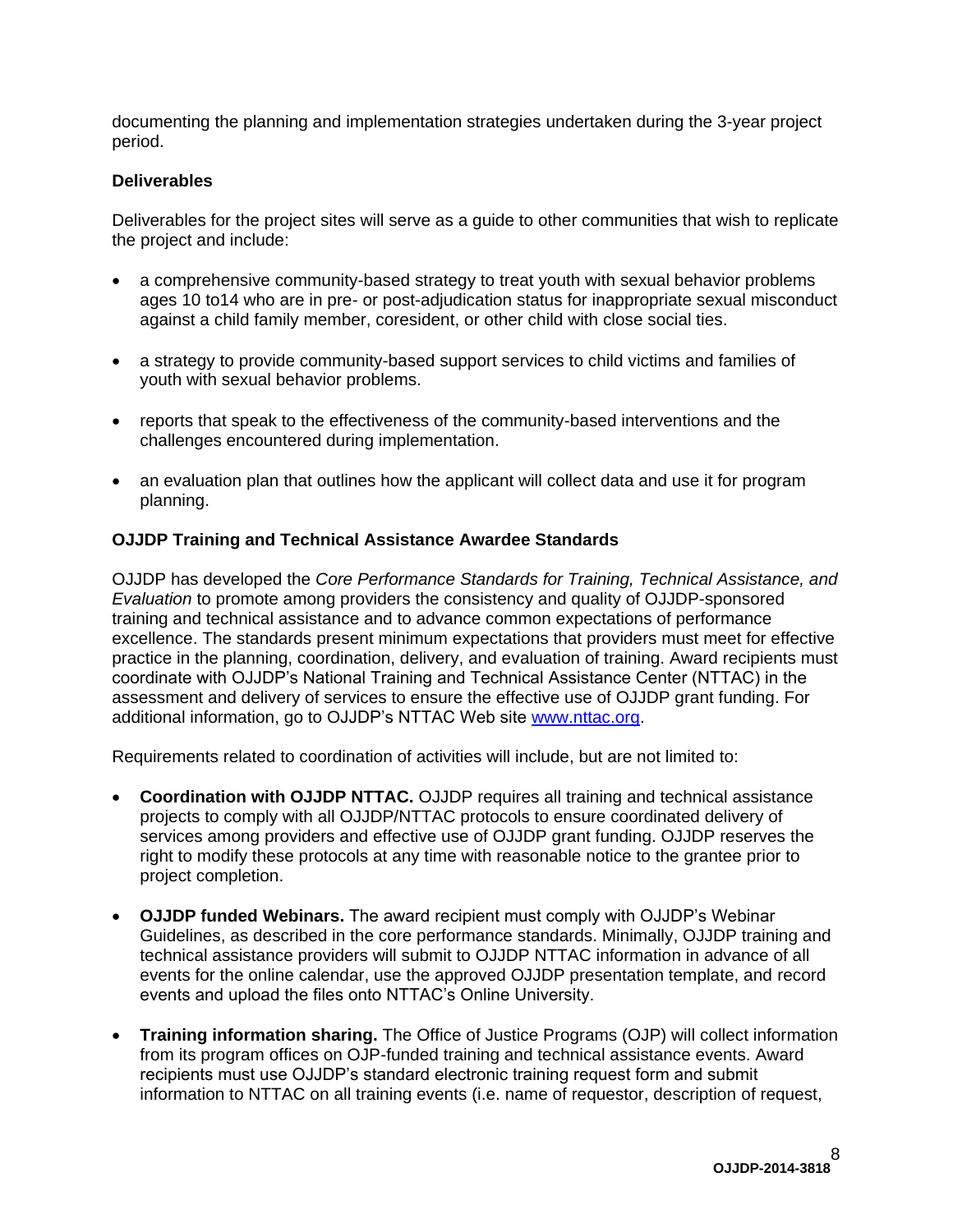dates of event, etc.) 30 days in advance of the event date and report additional data, as OJJDP requires.

#### **Evidence-Based Programs or Practices**

OJP strongly emphasizes the use of data and evidence in policy making and program development in criminal justice, juvenile justice, and crime victim services. OJP is committed to:

- improving the quantity and quality of evidence OJP generates;
- integrating evidence into program, practice, and policy decisions within OJP and the field; and
- improving the translation of evidence into practice.

OJP considers programs and practices to be evidence-based when their effectiveness has been demonstrated by causal evidence, generally obtained through one or more outcome evaluations. Causal evidence documents a relationship between an activity or intervention (including technology) and its intended outcome, including measuring the direction and size of a change, and the extent to which a change may be attributed to the activity or intervention. Causal evidence depends on the use of scientific methods to rule out, to the extent possible, alternative explanations for the documented change. The strength of causal evidence, based on the factors described above, will influence the degree to which OJP considers a program or practice to be evidence-based. OJP's [CrimeSolutions.gov](http://www.crimesolutions.gov/) Web site and OJJDP's [Model](http://www.ojjdp.gov/MPG/)  **[Programs](http://www.ojjdp.gov/MPG/) Guide** Web site are two resources that applicants may use to find information about evidence-based programs in criminal justice, juvenile justice, and crime victim services.

#### **Additional Resources**

OJJDP is committed to facilitating identification, screening, assessment, and treatment to promote the recovery and well-being of children, youth, and families who have been exposed to violence. In December 2012, the Attorney General's National Task Force on Children Exposed to Violence published a report with more than 50 recommendations to improve the nation's response to children exposed to violence. Find the report [here.](http://www.justice.gov/defendingchildhood/cev-rpt-full.pdf) In addition, the National Research Council's *Reforming Juvenile Justice: A Developmental Approach* outlines additional recommendations on developmentally appropriate services. Find the report [here.](http://www.nap.edu/catalog.php?record_id=14685) OJJDP encourages applicants to review these two resources and, when appropriate, include the use of trauma-informed and developmentally appropriate care and training in the project design of programs serving youth and families.

#### **Amount and Length of Awards**

**Category 1: Nontribal Project Site.** OJJDP expects to make one award of as much as \$300,000 for a 24-month project period.

**Category 2: Tribal Project Site.** OJJDP expects to make one award of as much as \$400,000 for a 36-month project period.

All awards are subject to the availability of appropriated funds and to any modifications or additional requirements that may be imposed by law.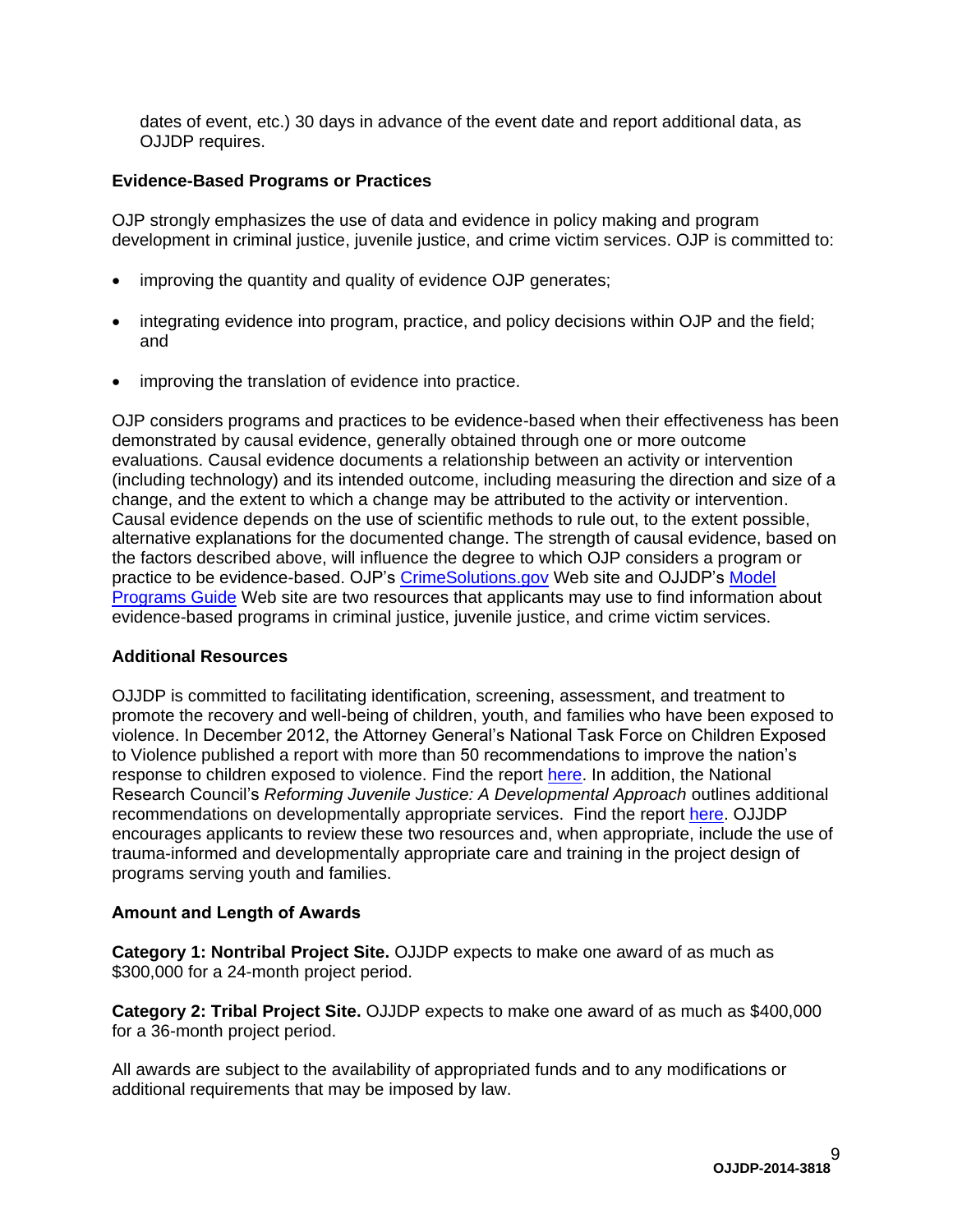OJJDP will enter into a cooperative agreement with the successful applicants. In furtherance of the goals and objectives described above, OJJDP's role will include the following tasks:

- reviewing and approving major work plans, including changes to such plans, and key decisions pertaining to project operations.
- reviewing and approving major project-generated documents and materials used in the provision of project services.
- providing guidance in significant project planning meetings and participating in project sponsored training events or conferences.

#### **Budget Information**

**Limitation on Use of Award Funds for Employee Compensation, Waiver.** With respect to any award of more than \$250,000 made under this solicitation, recipients may not use federal funds to pay total cash compensation (salary plus cash bonuses) to any employee of the award recipient at a rate that exceeds 110 percent of the maximum annual salary payable to a member of the Federal Government's Senior Executive Service (SES) at an agency with a Certified SES Performance Appraisal System for that year. The 2014 salary table for SES employees is available at [www.opm.gov/pay-leave.](http://www.opm.gov/policy-data-oversight/pay-leave/salaries-wages/salary-tables/14Tables/exec/html/ES.aspx) Note: A recipient may compensate an employee at a greater rate, provided the amount in excess of this compensation limitation is paid with nonfederal funds. (Any such additional compensation will not be considered matching funds where match requirements apply.)

The Assistant Attorney General for OJP may exercise discretion to waive, on an individual basis, the limitation on compensation rates allowable under an award. Applicants requesting a waiver should include a detailed justification in the budget narrative of their applications. Applicants who do not submit a waiver request and justification with their applications should anticipate that OJP will request that they adjust and resubmit their budgets.

The justification should include the particular qualifications and expertise of the individual, the uniqueness of the service the individual will provide, the individual's specific knowledge of the program or project being undertaken with award funds, and a statement explaining that the individual's salary is commensurate with the regular and customary rate for an individual with his/her qualifications and expertise, and for the work to be done.

**Prior Approval, Planning, and Reporting of Conference/Meeting/Training Costs.** OJP strongly encourages applicants who propose to use award funds for any conference-, meeting-, or training-related activity to review carefully—before submitting an application—the OJP policy and guidance on "conference" approval, planning, and reporting available at [www.ojp.gov/funding/confcost.htm.](http://www.ojp.gov/funding/confcost.htm) OJP policy and guidance (1) encourage minimization of conference, meeting, and training costs; (2) require prior written approval (which may affect project timelines) of most such costs for cooperative agreement recipients and of some such costs for grant recipients; and (3) set cost limits, including a general prohibition of all food and beverage costs.

**Costs Associated with Language Assistance (if applicable).** If an applicant proposes a program or activity that would deliver services or benefits to individuals, the costs of taking reasonable steps to provide meaningful access to those services or benefits for individuals with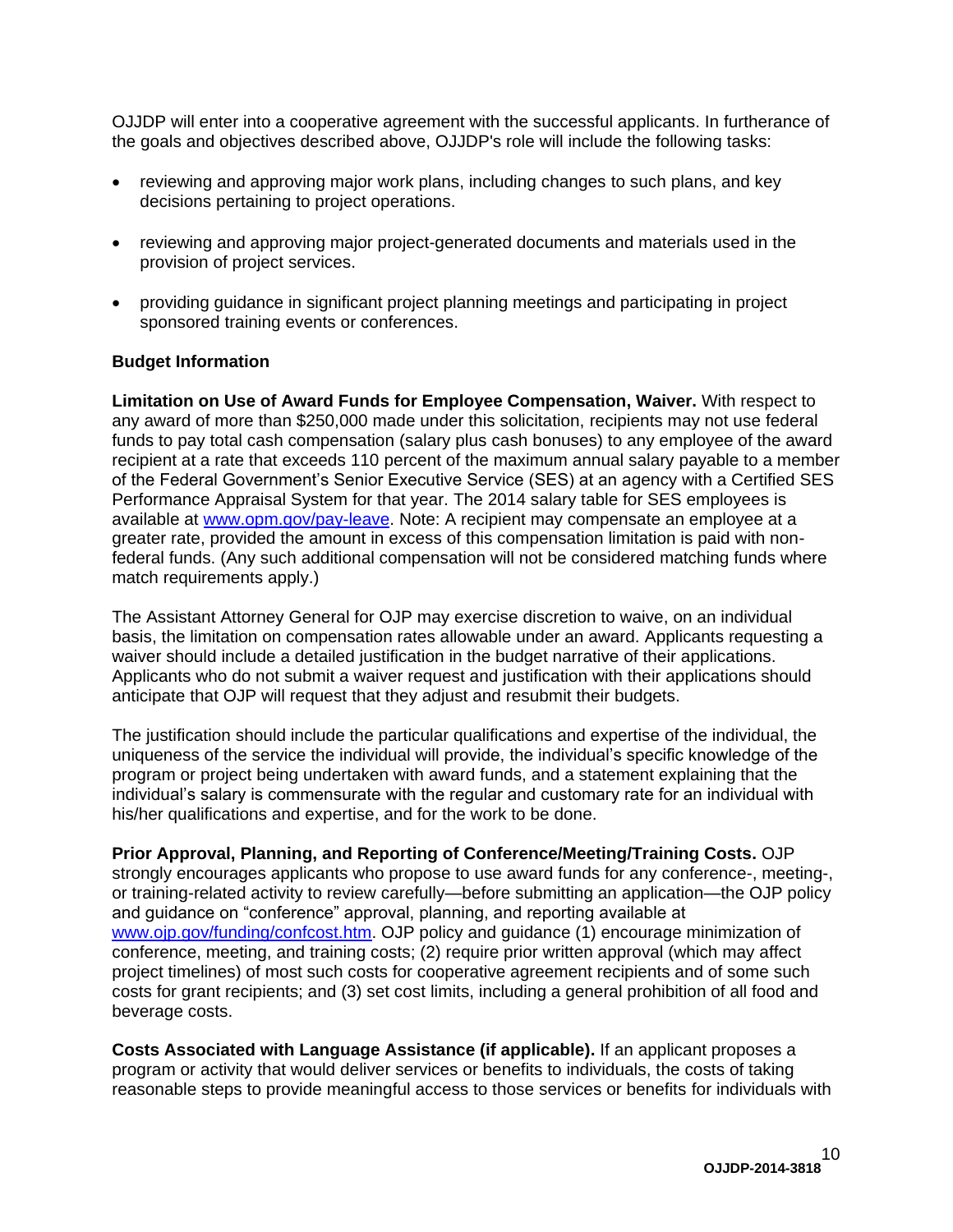limited English proficiency may be allowable. Reasonable steps to provide meaningful access to services or benefits may include interpretation or translation services, where appropriate.

For additional information, see the "Civil Rights Compliance" section of the OJP "Other Requirements for OJP Applications" Web page at [www.ojp.usdoj.gov/funding/other\\_requirements.htm.](http://www.ojp.usdoj.gov/funding/other_requirements.htm)

**Match Requirement.** This solicitation does not require a match. However, if a successful application proposes a voluntary match amount, and OJP approves the budget, the total match amount incorporated into the approved budget becomes mandatory and subject to audit.

### <span id="page-10-0"></span>**Performance Measures**

To assist the Department with fulfilling its responsibilities under the Government Performance and Results Act of 1993 (GPRA), Public Law 103-62, and the GPRA Modernization Act of 2010, Public Law 111–352, applicants who receive funding under this solicitation must provide data that measure the results of their work done under this solicitation. OJP will require any award recipient, post award, to provide the data requested in the "Data Grantee Provides" column so that OJP can calculate values for the "Performance Measures" column. Performance measures for this solicitation are as follows:

| <b>Objective</b>                                                                                                                                                                                                       | <b>Performance</b><br><b>Measures</b>                                                                                                                                                         | <b>Description</b>                                                                                                                                                                                                                                                                                                                                                                                                                                             | <b>Data Grantee Provides</b>                                                                                                                                                                                                                                                      |
|------------------------------------------------------------------------------------------------------------------------------------------------------------------------------------------------------------------------|-----------------------------------------------------------------------------------------------------------------------------------------------------------------------------------------------|----------------------------------------------------------------------------------------------------------------------------------------------------------------------------------------------------------------------------------------------------------------------------------------------------------------------------------------------------------------------------------------------------------------------------------------------------------------|-----------------------------------------------------------------------------------------------------------------------------------------------------------------------------------------------------------------------------------------------------------------------------------|
| The solicitation's<br>overall objective<br>is to:                                                                                                                                                                      | <b>Direct Service</b><br><b>Programs</b><br>(Intervention)                                                                                                                                    |                                                                                                                                                                                                                                                                                                                                                                                                                                                                | <b>Direct Service Programs</b><br>(Intervention)                                                                                                                                                                                                                                  |
| Category 1:<br>Develop and<br>implement<br>community-based<br>intervention<br>programs for<br>youthful sexual<br>offenders aged<br>10-14 and their<br>victims and non-<br>offending family<br>or household<br>members. | Percentage of<br>programs/ initiatives<br>employing evidence-<br>based programs or<br>practices.<br>Percentage of youth<br>with whom an<br>evidence-based<br>program or practice<br>was used. | Report the number and<br>percentage of programs/<br>initiatives employing evidence-<br>based programs or practices.<br>These include programs and<br>practices that have been<br>shown, through rigorous<br>evaluation and replication, to<br>be effective at preventing or<br>reducing juvenile delinquency<br>or related risk factors, such as<br>substance abuse. Model<br>programs can come from<br>many valid sources (e.g.,<br>Blueprints, OJJDP's Model | Number of program/<br>initiatives employing evidence<br>based programs or practices.<br>Total number of<br>programs/initiatives.<br>The number of youth served<br>using an evidence-based<br>program or practice.<br>Total number of youth served<br>during the reporting period. |
|                                                                                                                                                                                                                        |                                                                                                                                                                                               | Programs Guide, SAMHSA's<br>Model Programs, state model<br>program resources, etc.).                                                                                                                                                                                                                                                                                                                                                                           |                                                                                                                                                                                                                                                                                   |
|                                                                                                                                                                                                                        | Percentage of<br>program youth<br>completing program<br>requirements.                                                                                                                         | The number and percentage of<br>program youth who have<br>successfully fulfilled all<br>program obligations and<br>requirements. This does not<br>include youth who are still<br>participating in ongoing                                                                                                                                                                                                                                                      | Number of program youth<br>who exited the program<br>having completed program<br>requirements.<br>Total number of youth who<br>exited the program during the                                                                                                                      |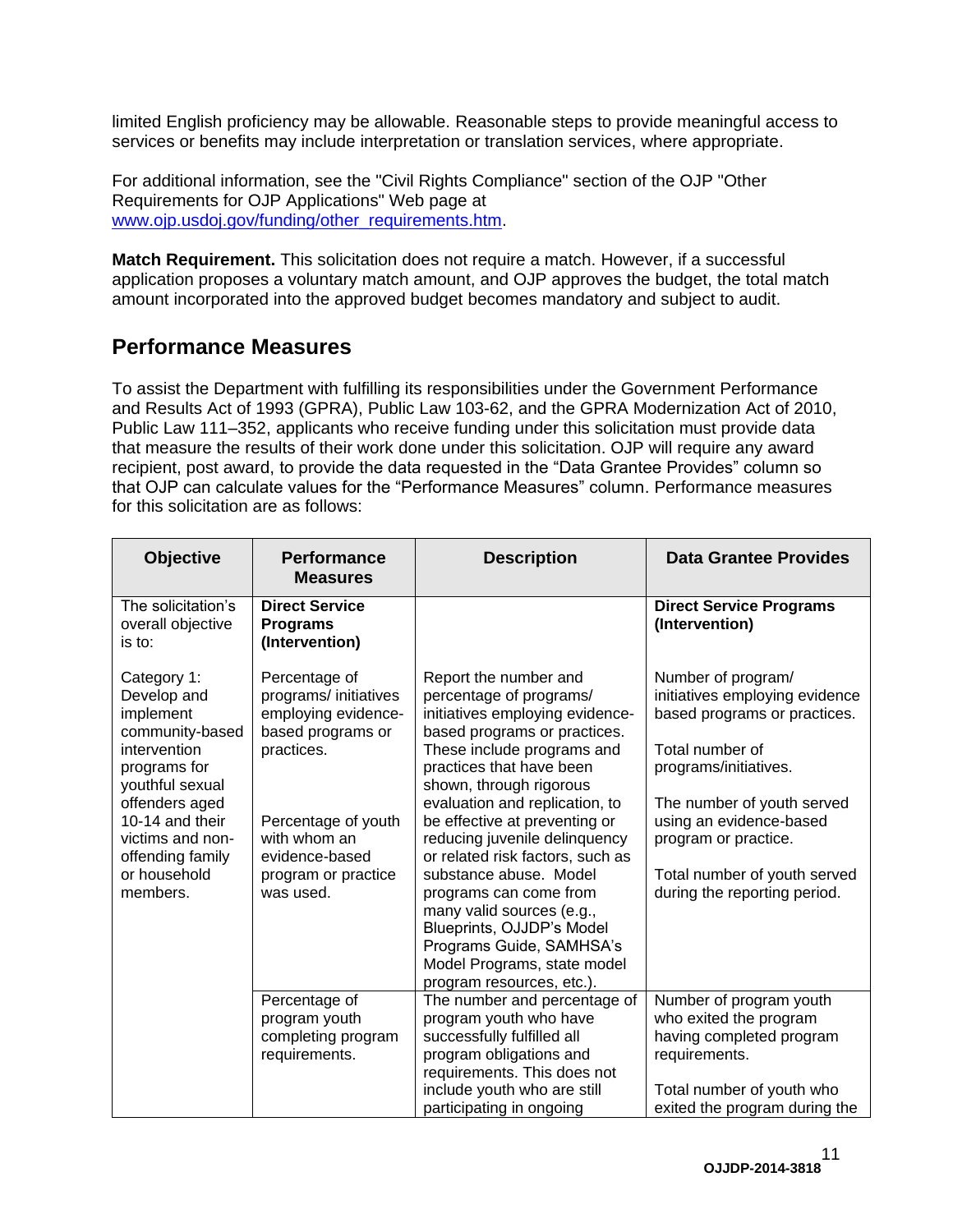| <b>Objective</b> | <b>Performance</b><br><b>Measures</b>         | <b>Description</b>                                                                                                                                                                                                                                                                                                                                                                                                                                                                                                                                                                                           | <b>Data Grantee Provides</b>                                                                                                                                                                                                                                                                                                                                                                                                                                                                                    |
|------------------|-----------------------------------------------|--------------------------------------------------------------------------------------------------------------------------------------------------------------------------------------------------------------------------------------------------------------------------------------------------------------------------------------------------------------------------------------------------------------------------------------------------------------------------------------------------------------------------------------------------------------------------------------------------------------|-----------------------------------------------------------------------------------------------------------------------------------------------------------------------------------------------------------------------------------------------------------------------------------------------------------------------------------------------------------------------------------------------------------------------------------------------------------------------------------------------------------------|
|                  |                                               | programs. Program obligations<br>will vary by program but<br>should be a predefined list of<br>requirements or obligations<br>that clients must meet before<br>program completion.<br>The total number of youth<br>includes those youth who have<br>exited successfully and<br>unsuccessfully. Program<br>records are the preferred data<br>source.                                                                                                                                                                                                                                                          | reporting period (either<br>successfully or<br>unsuccessfully).<br>Total number of program<br>youth served.<br>Number of program youth<br>tracked during the reporting<br>period.                                                                                                                                                                                                                                                                                                                               |
|                  | Percentage of<br>program youth who<br>OFFEND. | The number and percentage of<br>participating program youth<br>who were arrested or seen at<br>a juvenile court for a<br>delinquent offense during the<br>reporting period. Appropriate<br>for any youth-serving program.<br>Official records (police,<br>juvenile court) are the<br>preferred data source.<br>The number of youth tracked<br>should reflect the number of<br>program youth that are<br>followed or monitored for<br>arrests or offenses. Ideally this<br>number should be all youth<br>that the program serves during<br>the reporting period or 6-12<br>months post program<br>completion. | Number of program youth<br>who had an arrest or<br>delinquent offense during the<br>reporting period.<br>Number of program youth<br>who were committed to a<br>juvenile facility during the<br>reporting period.<br>Number of program youth<br>who were sentenced to adult<br>prison during the reporting<br>period.<br>Number of youth who<br>received another sentence<br>during the reporting period.<br>Total number of program<br>youth served.<br>Number of program youth<br>tracked during the reporting |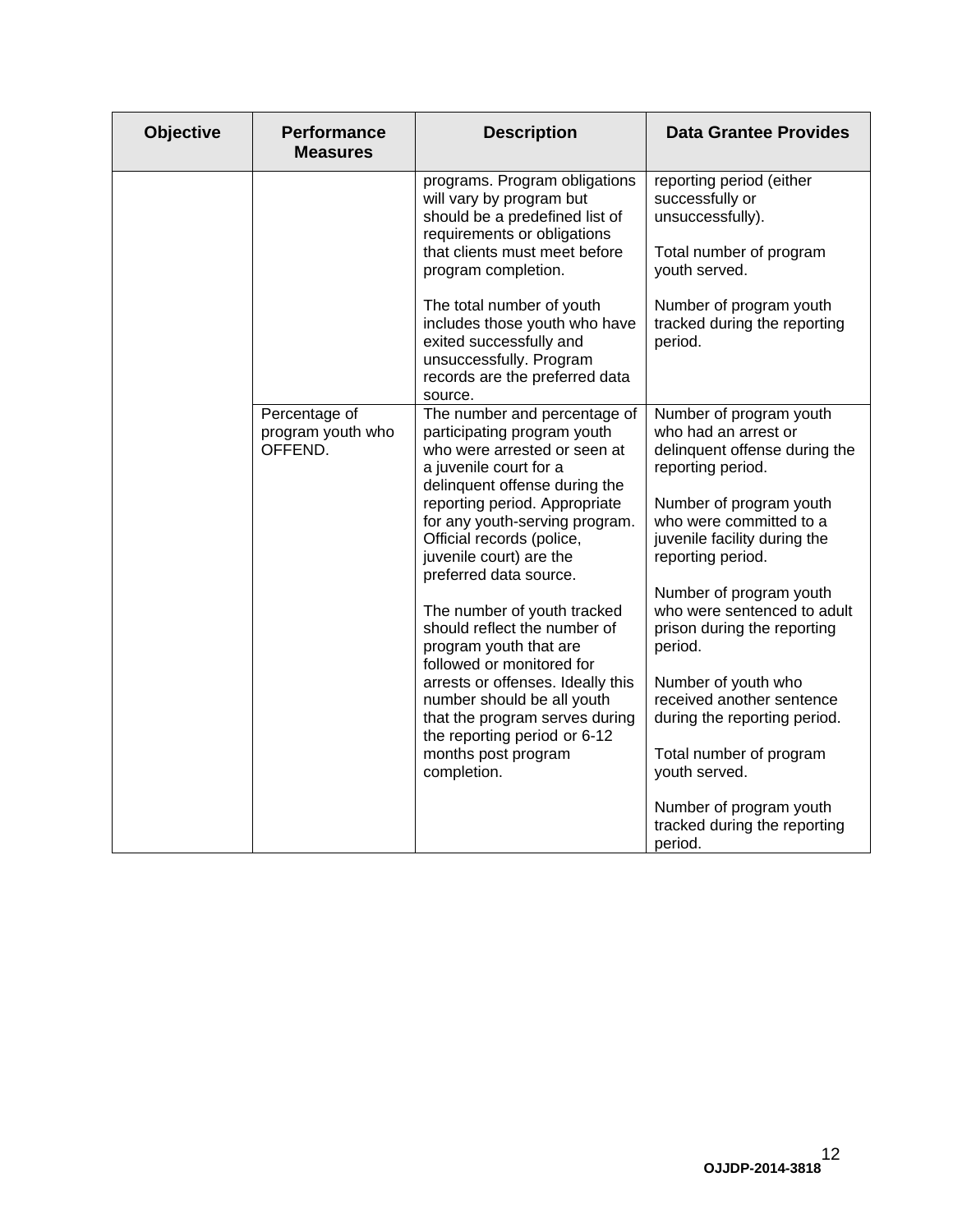| <b>Objective</b> | <b>Performance</b><br><b>Measures</b>               | <b>Description</b>                                                                                                                                                                                                                                                                                                                                                                                                                                                                                                                                           | <b>Data Grantee Provides</b>                                                                                                                                                                                                                                      |
|------------------|-----------------------------------------------------|--------------------------------------------------------------------------------------------------------------------------------------------------------------------------------------------------------------------------------------------------------------------------------------------------------------------------------------------------------------------------------------------------------------------------------------------------------------------------------------------------------------------------------------------------------------|-------------------------------------------------------------------------------------------------------------------------------------------------------------------------------------------------------------------------------------------------------------------|
|                  | Number of program<br>youth who were<br>VICTIMIZED.  | The measure determines the<br>number of program youth who<br>are harmed or adversely<br>affected by someone else's<br>criminal actions. Victimization<br>can be physical or<br>psychological; it also includes<br>harm or adverse effects to<br>youth's property.<br>The number of youth tracked<br>should reflect the number of<br>program youth that are<br>followed or monitored for<br>victimization. Ideally this<br>number should be all youth<br>that the program served during<br>the reporting period or 6-12<br>months post program<br>completion. | Number of program youth<br>who were victimized.<br>Number of program youth<br>tracked during the reporting<br>period for victimization.<br>Total number of program<br>youth served.                                                                               |
|                  | Number of program<br>youth who are<br>REVICTIMIZED. | The revictimization measure<br>counts the number of youth<br>who experienced subsequent<br>victimization. Victimization can<br>be physical or psychological; it<br>also includes harm or adverse<br>effects to youth's property.<br>The number of youth tracked<br>should reflect the number of<br>program youth that are<br>followed or monitored for re-<br>victimization. Ideally this<br>number should be all youth<br>that the program serves during<br>the reporting period or 6-12<br>months post program<br>completion.                              | Number of program youth<br>who were revictimized.<br>Number of program youth<br>tracked during the reporting<br>period for revictimization.<br>Number of youth served.                                                                                            |
|                  | Percentage of<br>program youth who<br>RE-OFFEND.    | The number and percentage of<br>participating program youth<br>who were arrested or seen at<br>a juvenile court for a new<br>delinquent offense during the<br>reporting period. Appropriate<br>for any youth-serving program.<br>Official records (police,<br>juvenile court) are the<br>preferred data source.<br>The number of youth tracked<br>should reflect the number of                                                                                                                                                                               | Number of program youth<br>who had a new arrest or new<br>delinquent offense during<br>reporting period.<br>Number of program youth<br>who were recommitted to a<br>juvenile facility during the<br>reporting period.<br>Total number of program<br>youth served. |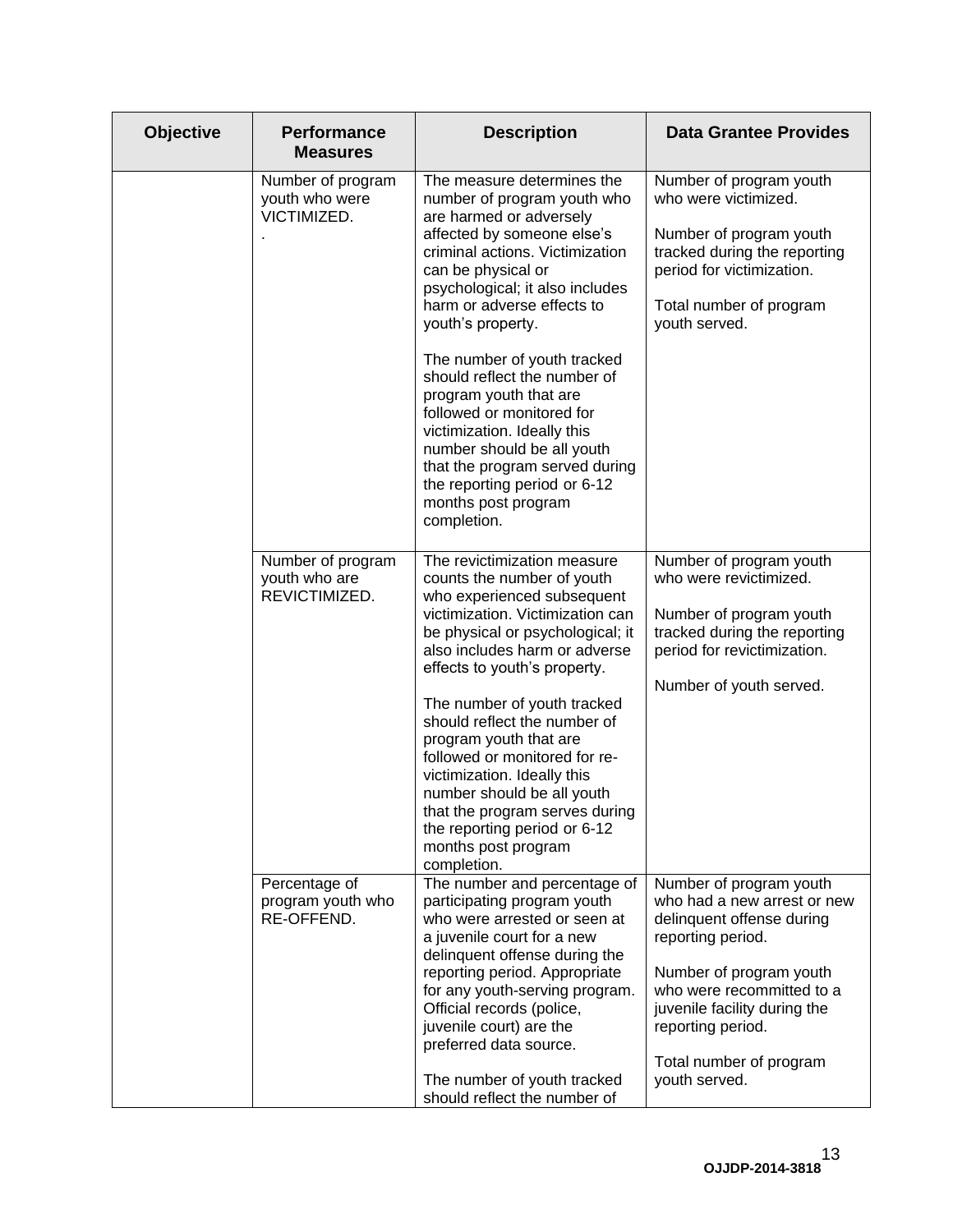| <b>Objective</b> | <b>Performance</b><br><b>Measures</b>                                                         | <b>Description</b>                                                                                                                                                                                                                                                                                                                                                                                                                                                                                                                                                                                                              | <b>Data Grantee Provides</b>                                                                                                                                               |
|------------------|-----------------------------------------------------------------------------------------------|---------------------------------------------------------------------------------------------------------------------------------------------------------------------------------------------------------------------------------------------------------------------------------------------------------------------------------------------------------------------------------------------------------------------------------------------------------------------------------------------------------------------------------------------------------------------------------------------------------------------------------|----------------------------------------------------------------------------------------------------------------------------------------------------------------------------|
|                  |                                                                                               | program youth that are<br>followed or monitored for new<br>arrests or offenses. Ideally this<br>number should be all youth<br>that the program serves during<br>the reporting period or 6-12<br>months post program<br>completion. This would only<br>apply to youth who can be<br>tracked within the grant award<br>period.                                                                                                                                                                                                                                                                                                    | Number of program youth<br>tracked during the reporting<br>period.                                                                                                         |
|                  | Percentage of<br>program youth<br>exhibiting a desired<br>change in the<br>targeted behavior. | The number and percentage of<br>program youth who have<br>exhibited a desired change in<br>the targeted behavior during<br>the reporting period or 6-12<br>months post program<br>completion. This would only<br>apply to youth who can be<br>tracked within the grant award<br>period.<br>An unduplicated count of the<br>number of program youth<br>offenders that the program<br>served during the reporting<br>period. The number of youth<br>served for a reporting period is<br>the number of program youth<br>carried over from the previous<br>reporting period, plus new<br>admissions during the<br>reporting period. | Number of program youth<br>exhibiting a desired change in<br>the targeted behavior<br>(determined by pre-post<br>testing).<br>Number of program youth<br>offenders served. |
|                  | Number of service<br>hours completed by<br>program youth<br>offenders.                        | The number of hours of<br>service that the program youth<br>completed during the reporting<br>period. Service is any explicit<br>activity (such as program<br>contact, counseling sessions,<br>course curriculum, community<br>service, etc.) that program<br>staff or other professionals<br>deliver dedicated to<br>completing the program<br>requirements. Program<br>records are the preferred data<br>source.                                                                                                                                                                                                              | Number of service hours<br>completed by program youth<br>offenders.                                                                                                        |
|                  | Percentage increase<br>in family members<br>served during<br>reporting period.                | An unduplicated count of the<br>number of additional family<br>members (youth and adults)<br>that the program serves during<br>the reporting period. Program                                                                                                                                                                                                                                                                                                                                                                                                                                                                    | Number of family members<br>carried over from the previous<br>reporting period.<br>New admissions during the<br>reporting period.                                          |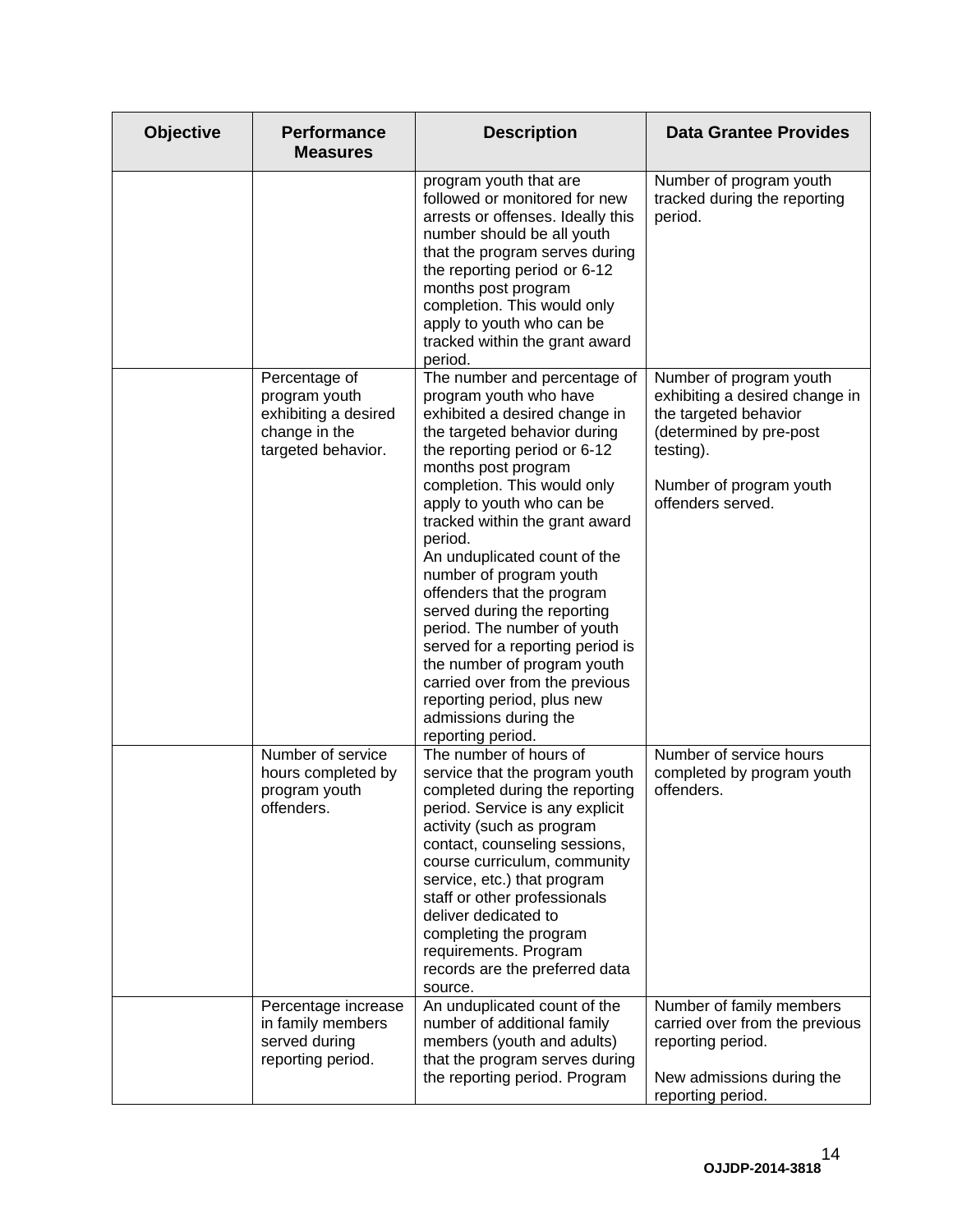| <b>Objective</b> | <b>Performance</b><br><b>Measures</b>       | <b>Description</b>                                                                                                                                                                                                                                                                                                                                                                                                                                                                                                          | <b>Data Grantee Provides</b>                                                                  |
|------------------|---------------------------------------------|-----------------------------------------------------------------------------------------------------------------------------------------------------------------------------------------------------------------------------------------------------------------------------------------------------------------------------------------------------------------------------------------------------------------------------------------------------------------------------------------------------------------------------|-----------------------------------------------------------------------------------------------|
|                  |                                             | records are the preferred data<br>source.                                                                                                                                                                                                                                                                                                                                                                                                                                                                                   |                                                                                               |
|                  | Number of program<br>materials developed.   | This measure represents the<br>number of program materials<br>that were developed during the<br>reporting period. Include only<br>substantive materials such as<br>program overviews, client<br>workbooks, lists of local<br>service providers. Do not<br>include program<br>advertisements or<br>administrative forms such as<br>sign-in sheets or client tracking<br>forms. Count the number of<br>pieces developed. Program<br>records are the preferred data<br>source.                                                 | Number of program materials<br>developed.                                                     |
|                  | Number of planning<br>activities conducted. | This measure represents the<br>number of planning or training<br>activities held during the<br>reporting period. Planning and<br>training activities include<br>creation of task forces or<br>interagency committees,<br>meetings held, needs<br>assessments undertaken, etc.<br>Preferred data source is<br>program records.                                                                                                                                                                                               | Number of planning activities<br>conducted.                                                   |
|                  | Number of people<br>trained.                | This measure represents the<br>number of people trained<br>during the reporting period.<br>The number is the raw number<br>of people receiving any formal<br>training relevant to the<br>program or their position as<br>program staff. Include any<br>training from any source or<br>medium received during the<br>reporting period as long as<br>receipt of training can be<br>verified. Training does not<br>have to have been completed<br>during the reporting period.<br>Preferred data source is<br>program records. | Number of people trained (by<br>type: program staff/<br>community members/<br>professionals). |

For more information about OJJDP performance measures, see [www.ojjdp.ncjrs.gov/grantees/pm/](http://www.ojjdp.ncjrs.gov/grantees/pm/) or contact Carla Praylow at [carletta.praylow@usdoj.gov.](mailto:carletta.praylow@usdoj.gov)

OJP does not require applicants to submit performance measures data with their applications. Instead, applicants should discuss in their application their proposed methods for collecting data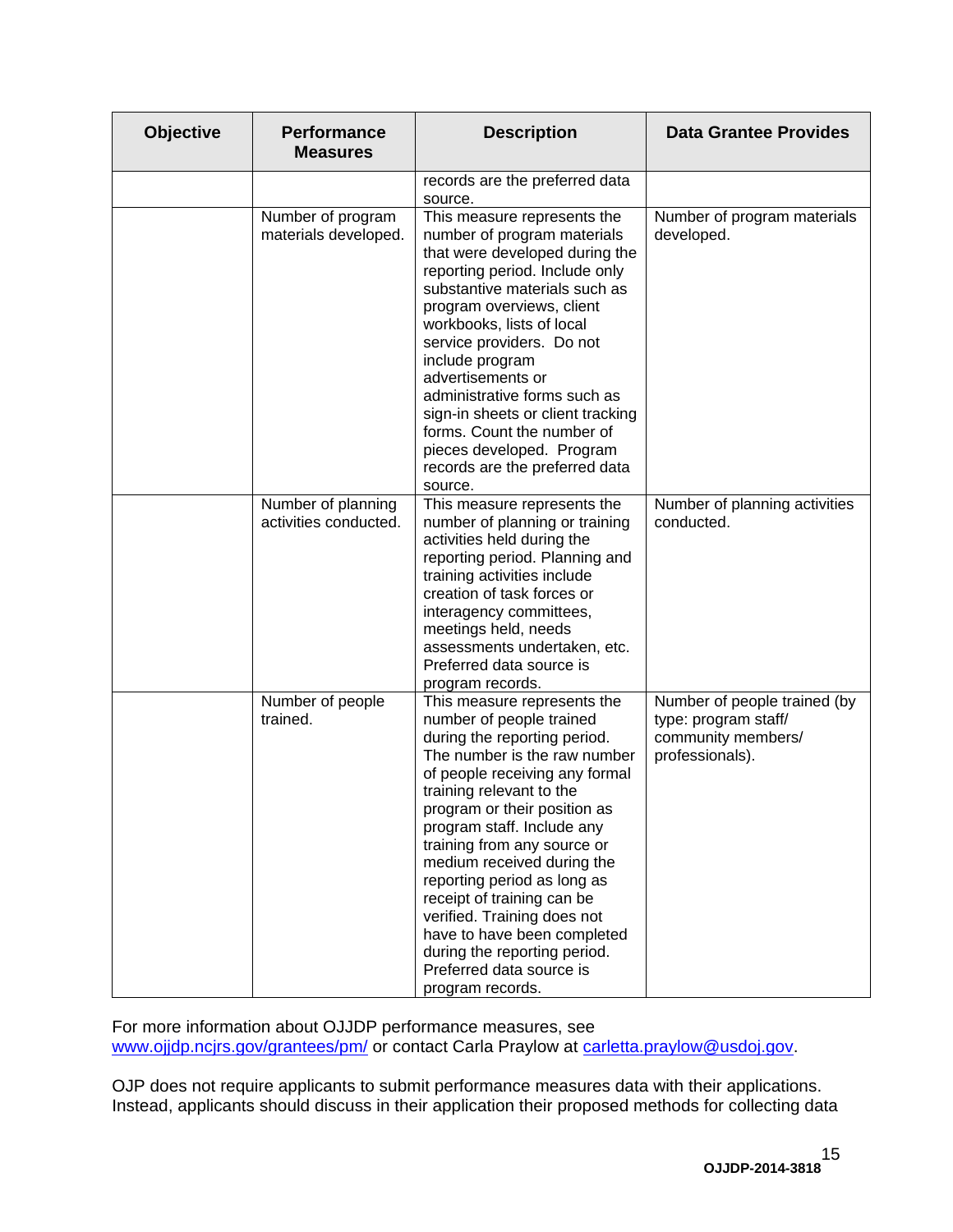for performance measures. Refer to the section "What an Application Is Expected To Include" on page 16 for additional information.

### <span id="page-15-0"></span>**Human Subjects and Confidentiality Requirements**

The following requirements must be met for all applications that propose to conduct research and include human subjects. Research is defined as follows:

Research means a systematic investigation, including research development, testing, and evaluation, designed to develop or contribute to generalizable knowledge. Activities that meet this definition constitute research for the purposes of this policy, whether or not they are conducted or supported under a program that is considered research for other purposes. For example, some demonstration and service programs may include research activities (28 C.F.R.  $§$  46.102(d).

DOJ regulations (28 C.F.R. Part 46) protect the human subjects of federally funded research. Part 46 requires that an Institutional Review Board, in accordance with the regulations, review and approve most research involving human subjects that any federal department or agency conducts or supports before an award recipient may expend federal funds for that research. As a rule, persons who participate in federally funded research must provide their informed consent and must be permitted to terminate their participation at any time. Funding recipients, before they will be allowed to spend OJP funds on any research activity involving human subjects, must submit appropriate documentation to OJP showing compliance with 28 C.F.R. Part 46 requirements, as requested by OJP.

DOJ regulations (28 C.F.R. Part 22) require recipients of OJP funding to submit a Privacy Certificate as a condition of approval of any grant application or contract proposal that contains a research or statistical component under which "information identifiable to a private person" will be collected, analyzed, used, or disclosed. The funding recipient's Privacy Certificate includes a description of its policies and procedures to be followed to protect the confidentiality of identifiable data (28 C.F.R. § 22.23). The Department's regulations provide, among other matters, that: "Research or statistical information identifiable to a private person may be used only for research or statistical purposes (28 C.F.R. § 22.21)." Moreover, any private person from whom information identifiable to a private person is collected or obtained (either orally or by means of written questionnaire or other document) must be advised that the information will only be used or disclosed for research or statistical purposes and that compliance with the request for information is voluntary and may be terminated at any time (28 C.F.R. § 22.27).

Applicants selected for an award in Category 1 only will be required to submit all appropriate IRB and privacy documents prior to spending OJP funds for research-related activities.

### <span id="page-15-1"></span>**What an Application Is Expected To Include**

Applicants should anticipate that if they fail to submit an application that contains all of the specified elements, it may negatively affect the review of their application; and, should a decision be made to make an award, it may result in the inclusion of special conditions that preclude the recipient from accessing or using award funds pending satisfaction of the conditions.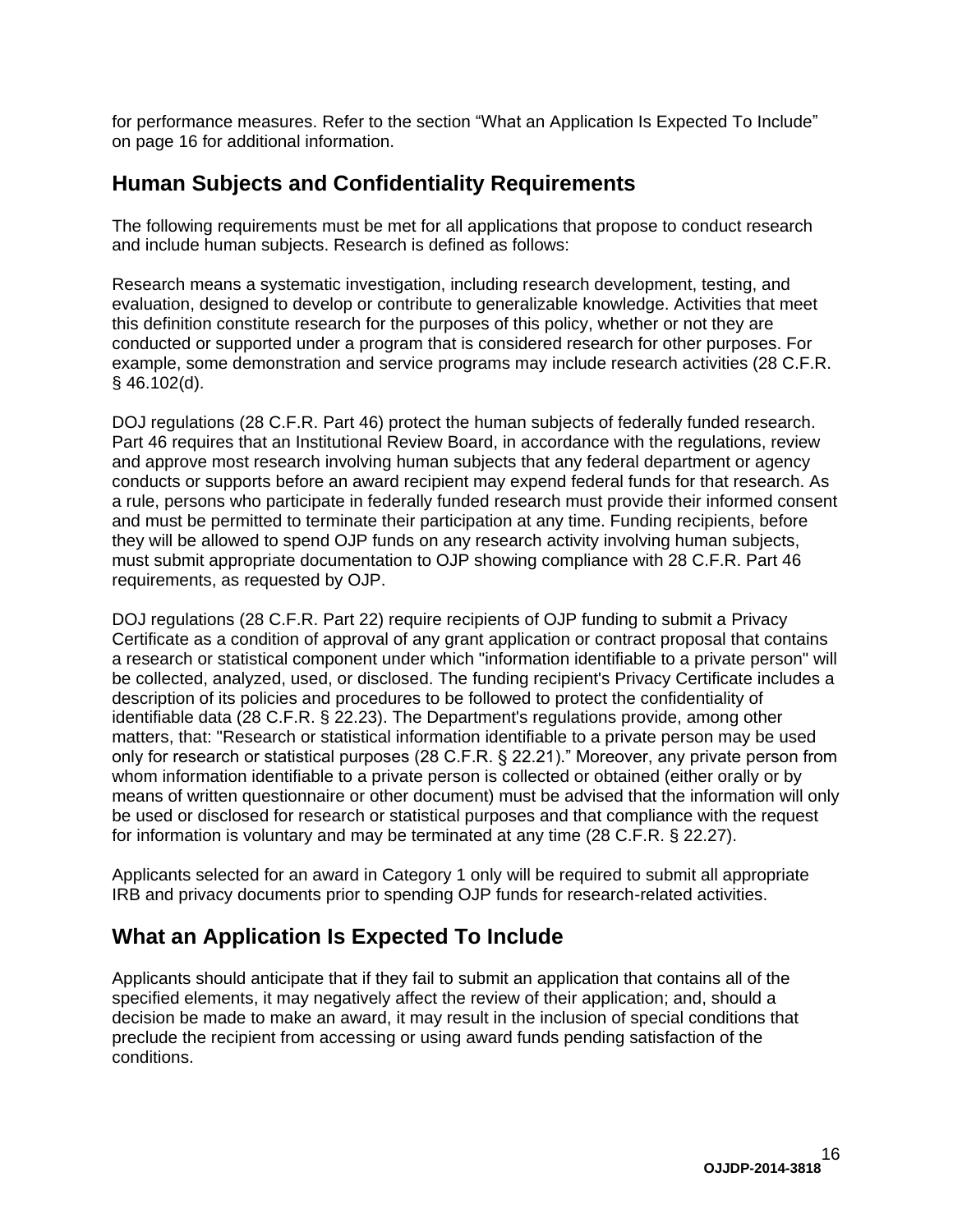Moreover, applicants should anticipate that applications that are determined to be nonresponsive to the scope of the solicitation, do not request funding within the funding limit, or do not include the application elements that OJJDP has designated to be critical will neither proceed to peer review nor receive further consideration. Under this solicitation, OJJDP has designated the following application elements as critical: Program Narrative, Budget Detail Worksheet or Budget Narrative.

OJP strongly recommends that applicants use appropriately descriptive file names (e.g*.*, "Program Narrative," "Budget Detail Worksheet and Budget Narrative," "Timelines," "Memoranda of Understanding," "Resumes") for all attachments. Also, OJP recommends that applicants include resumes in a single file.

#### <span id="page-16-0"></span>**1. Information to Complete the Application for Federal Assistance (SF-424)**

The SF-424 is a required standard form used as a cover sheet for submission of preapplications, applications, and related information. Grants.gov and OJP's Grants Management System (GMS) take information from the applicant's profile to populate the fields on this form. When selecting "type of applicant," if the applicant is a for-profit entity, select "For-Profit Organization" or "Small Business" (as applicable).

#### <span id="page-16-1"></span>**2. Project Abstract**

Applications should include a high-quality project abstract that summarizes the proposed project in 400 words or less. Abstracts should be—

- written for a general public audience.
- submitted as a separate attachment with "Project Abstract" as part of its file name.
- single-spaced, using a standard 12-point font (Times New Roman) with 1-inch margins.

As a separate attachment, the abstract will **not** count against the page limit for the program narrative.

The abstract should include a brief description of the project's purpose, the population to be served, including the age range, and the activities that the applicant will implement to achieve the project's goals and objectives. The abstract should describe how the applicant will measure progress toward these goals. The abstract should indicate whether the applicant will use any portion of the project budget to conduct research as described in Human Subjects and Confidentiality Requirements on page 16. Finally, the abstract must include the category for which the applicant is applying.

All project abstracts should follow the detailed template available at [www.ojp.usdoj.gov/funding/Project\\_Abstract\\_Template.pdf.](http://www.ojp.usdoj.gov/funding/Project_Abstract_Template.pdf)

**Permission to Share Project Abstract with the Public.** It is unlikely that OJJDP will be able to fund all promising applications submitted under this solicitation, but it may have the opportunity to share information with the public regarding promising but unfunded applications, for example, through a listing on a Web page available to the public. The intent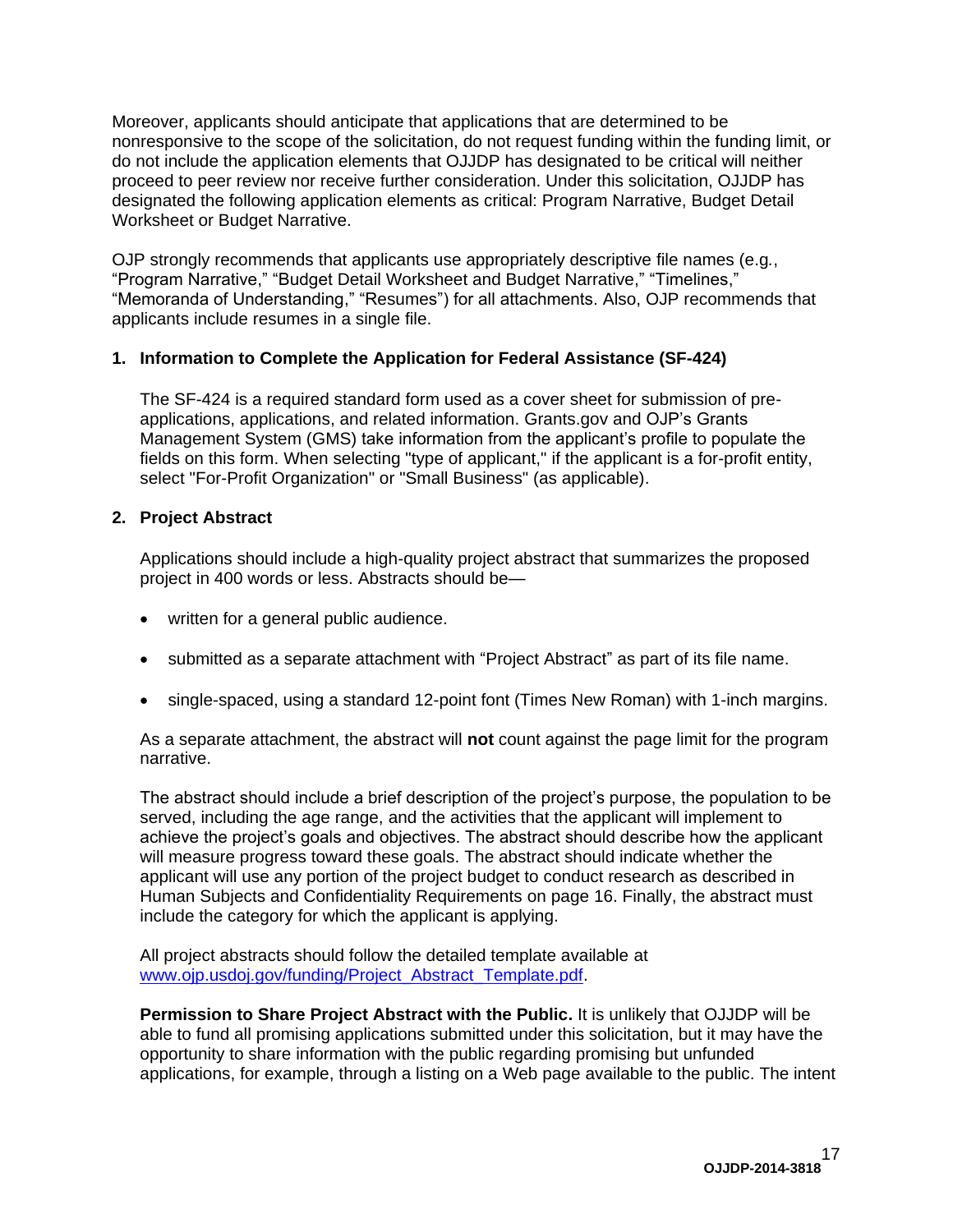of this public posting would be to allow other possible funders to become aware of such proposals.

In the project abstract template, applicants are asked to indicate whether they give OJP permission to share their abstract (including contact information) with the public. Granting (or failing to grant) this permission will not affect OJP's funding decisions, and, if the application is not funded, granting permission will not guarantee that abstract information will be shared, nor will it guarantee funding from any other source.

Note: OJP may choose not to list a project that otherwise would have been included in a listing of promising but unfunded applications, should the abstract fail to meet the format and content requirements noted above and outlined in the project abstract template.

#### <span id="page-17-0"></span>**3. Program Narrative**

Applicants must submit a program narrative that presents a detailed description of the purpose, goals, objectives, strategies, design, and management of the proposed program. The program narrative should be double-spaced with 1-inch margins, not exceeding 30 pages of 8½ by 11 inches, and use a standard 12-point font, preferably Times New Roman. Pages should be numbered "1 of 30," etc. The tables, charts, pictures, etc., including all captions, legends, keys, subtext, etc., may be single-spaced and will count in the 30-page limit. Material required under the Budget and Budget Narrative and Additional Attachments sections will not count toward the program narrative page count. Applicants may provide bibliographical references as a separate attachment that will not count toward the 30-page program narrative limit. If the program narrative fails to comply with these length-related restrictions, OJJDP may consider such noncompliance in peer review and in final award decisions.

The program narrative should address the following selection criteria: (1) statement of the problem; (2) goals, objectives, and performance measures; (3) program design and implementation; and (4) capabilities/competencies. The applicant should clearly delineate the connections between and among each of these sections. For example, the applicant should derive the goals and objectives directly from the problems to be addressed. Similarly, the project design section should clearly explain how the program's structure and activities will accomplish the goals and objectives identified in the previous section.

The following sections should be included as part of the program narrative.

**a. Statement of the Problem.** Applicants should briefly describe the nature and scope of the problem that the program will address (e.g., youth with sexual behavior problems). The applicant should use data to provide evidence that the problem exists, demonstrate the size and scope of the problem, and document the effects of the problem on the target population and the larger community. Applicants should describe the target population and any previous or current attempts to address the problem.

Applicants should describe any research or evaluation studies that relate to the problem and contribute to the applicant's understanding of its causes and potential solutions. While OJJDP expects applicants to review the research literature for relevant studies, they should also explore whether unpublished local sources of research or evaluation data are available.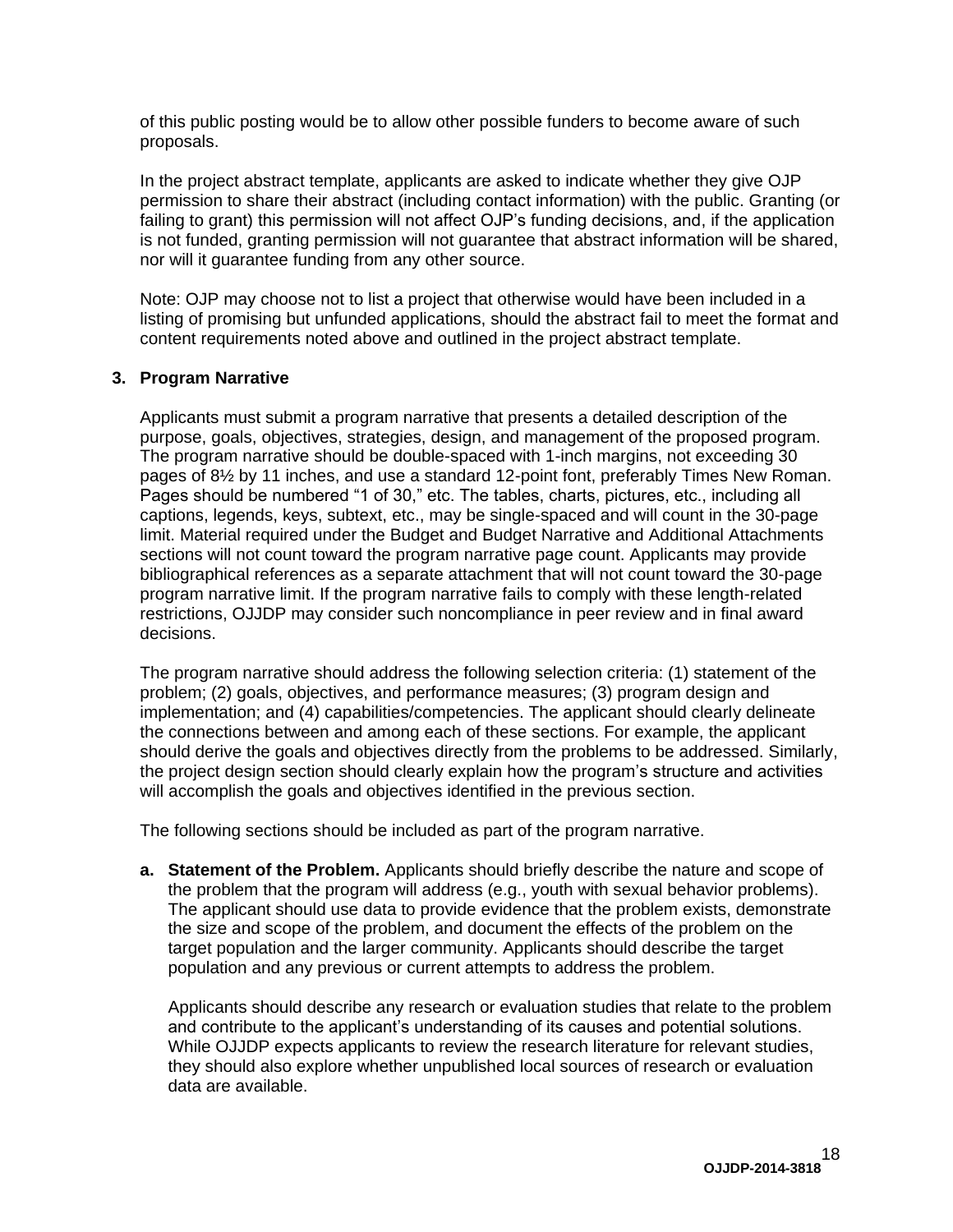**b. Goals, Objectives, and Performance Measures.** Applicants should describe the goals of the proposed program and identify its objectives. When formulating the program's goals and objectives, applicants should be cognizant of the performance measures that OJJDP will require successful applicants to provide.

**Goals.** Applicants should describe the program's intent to change, reduce, or eliminate the problem noted in the previous section and outline the project's goals.

**Program Objectives.** Applicants should explain how the program will accomplish its goals. Objectives are specific, quantifiable statements of the project's desired results. They should be clearly linked to the problem identified in the preceding section and measurable. Examples of measurable objectives include the following: number of offender youth served, expand counseling services to cover an additional 25 targeted youth.

**Performance Measures.** OJJDP does not require applicants to submit performance measures data with their applications. Performance measures (see Performance Measures, page 11) are included as an alert that OJJDP will require successful applicants to submit specific data as part of their reporting requirements. For the application, applicants should indicate an understanding of these requirements and discuss how they will gather the required data, should they receive funding. OJJDP encourages award recipients to use information from existing program records to fulfill performance measures reporting requirements rather than initiating new data collection activities for this purpose.

**c. Project Design and Implementation.** Applicants should detail how the project will operate throughout the funding period and describe the strategies that they will use to achieve the goals and objectives identified in the previous section. Applicants should describe how they will complete the deliverables stated in the Goals, Objectives, and Deliverables section on page 6. OJJDP encourages applicants to select evidence-based practices for their programs.

This section should also include details regarding any leveraged resources (cash or inkind) from local sources to support the project and discuss plans for sustainability beyond the grant period.

**For Category 2(Tribal Project Site),** in addition to addressing the requested information above, applicants should address the year 1 planning activities and discuss the following:

- key agencies and professionals comprising the planning team. This team must be representative of the agencies, organizations, and disciplines/professionals involved in serving youth with sexual behavior problems and child victims. Applicants should describe how these team members are ready to engage in a collaborative planning effort. This team will design and oversee the project implementation plan.
- process to identify and revise the treatment curricula.
- strategic planning process to develop, execute, and monitor implementation of the intervention model.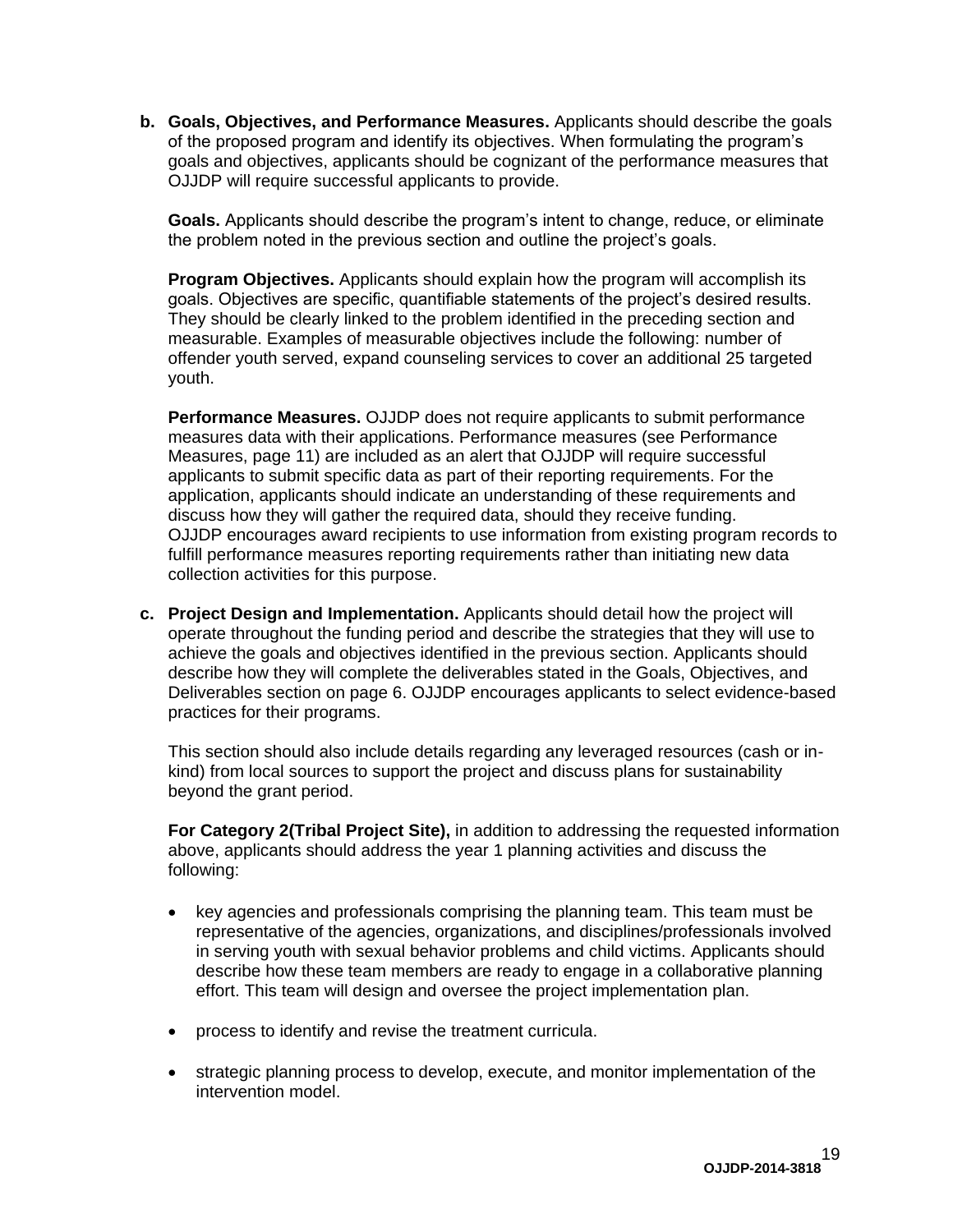readiness of the tribe to implement a comprehensive, holistic intervention model. Examples of readiness may include documentation of tribal leadership and/or elder investment in an initiative targeting youth with sexual behavior problems, existing comprehensive projects that utilize memoranda of understanding or agreement between partner agencies and stakeholders to address community issues, a functioning multi-disciplinary team that can address youth with sexual behavior problems and child sexual abuse, current implementation of sex offender treatment and/or trauma-focused treatment with child sexual abuse victims, already existing mental health or treatment programs using cognitive behavioral therapy or other treatment models for youth with sexual behavior problems (such as *Honoring Children, Mending the Circle),* experience with family/parent engagement in service delivery, and documented community support for implementing this program.

**Logic Model.** Applicants should include a logic model that graphically illustrates how the performance measures are related to the project's problems, goals, objectives, and design. Sample logic models are available at [www.ojjdp.gov/grantees/pm/logic\\_models.html.](http://www.ojjdp.gov/grantees/pm/logic_models.html) Applicants should submit the logic model as a separate attachment, as stipulated in Additional Attachments, page 23.

**Timeline.** Applicants should submit a realistic timeline or milestone chart that indicates major tasks associated with the goals and objectives of the project, assigns responsibility for each, and plots completion of each task by month or quarter for the duration of the award, using "Year 1," "Month 1," "Quarter 1," etc., not calendar dates (see "Sample Project Timelines" at [www.ojjdp.gov/grantees/timelines.html\)](http://www.ojjdp.gov/grantees/timelines.html).

Applicants should submit the timeline as a separate attachment, as stipulated in Additional Attachments, page 23. On receipt of an award, the recipient may revise the timeline, based on training and technical assistance that OJJDP will provide.

**d. Capabilities and Competencies.** This section should describe the experience and capability of the applicant organization and any contractors or subgrantees that the applicant will use to implement and manage this effort and its associated federal funding, highlighting any previous experience implementing projects of similar design or magnitude. Applicants should highlight their experience/capability/capacity to manage subawards, including details on their system for fiscal accountability. Management and staffing patterns should be clearly connected to the project design described in the previous section. Applicants should describe the roles and responsibilities of project staff and explain the program's organizational structure and operations. Applicants should include a copy of an organizational chart showing how the organization operates, including who manages the finances; how the organization manages subawards, if there are any; and the management of the project proposed for funding.

**Letters of Support/Memoranda of Understanding.** If submitting a joint application, as described under Eligibility, page 4, applicants should provide signed and dated letters of support or memoranda of understanding for all key partners that include the following:

• expression of support for the program and a statement of willingness to participate and collaborate with it.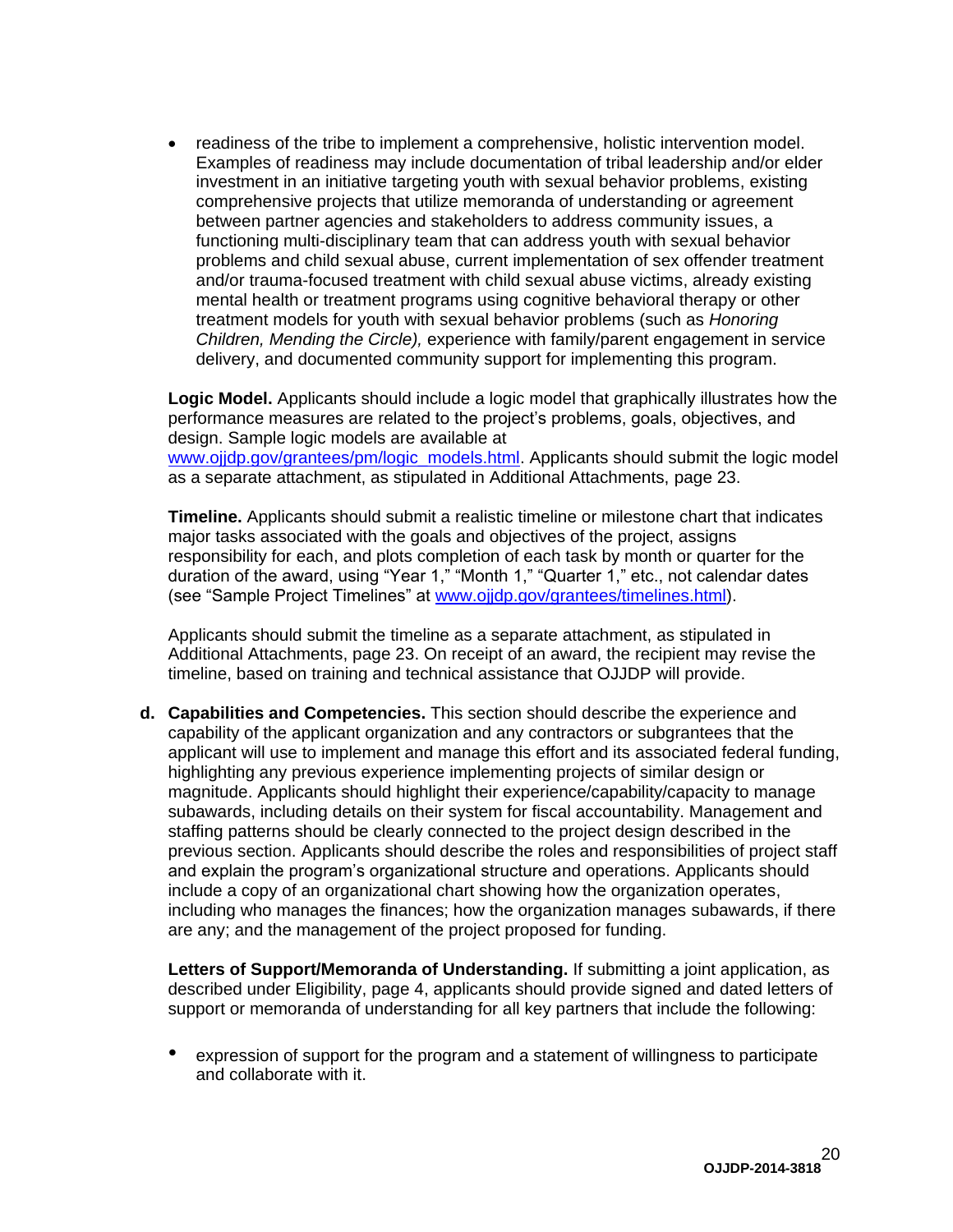- description of the partner's current role and responsibilities in the planning process and expected responsibilities when the program is operational.
- estimate of the percent of time that the partner will devote to the planning and operation of the project.

#### <span id="page-20-0"></span>**4. Budget Detail Worksheet and Budget Narrative**

Applicants should provide a budget that (1) is complete, allowable, and cost-effective in relation to the proposed activities; (2) shows the cost calculations demonstrating how they arrived at the total amount requested; and (3) provides a brief supporting narrative to link costs with project activities. The budget should cover the entire award period.

Applicants should budget for as many as three representatives to attend one cluster meeting during the project period.

For questions pertaining to budget and examples of allowable and unallowable costs, see the OJP Financial Guide at [www.ojp.usdoj.gov/financialguide/index.htm.](http://www.ojp.usdoj.gov/financialguide/index.htm)

- **a. Budget Detail Worksheet.** A sample Budget Detail Worksheet can be found at [www.ojp.gov/funding/forms/budget\\_detail.pdf.](http://www.ojp.gov/funding/forms/budget_detail.pdf) Applicants who submit their budget in a different format should include the budget categories listed in the sample budget worksheet.
- **b. Budget Narrative.** The budget narrative should thoroughly and clearly describe every category of expense listed in the Budget Detail Worksheet. OJP expects proposed budgets to be complete, cost effective, and allowable (e.g., reasonable, allocable, and necessary for project activities).

Applicants should demonstrate in their budget narratives how they will maximize cost effectiveness of grant expenditures. Budget narratives should generally describe cost effectiveness in relation to potential alternatives and the goals of the project. For example, a budget narrative should detail why planned in-person meetings are necessary, or how technology and collaboration with outside organizations could be used to reduce costs, without compromising quality.

The narrative should be mathematically sound and correspond with the information and figures provided in the Budget Detail Worksheet. The narrative should explain how the applicant estimated and calculated all costs, and how they are relevant to the completion of the proposed project. The narrative may include tables for clarification purposes but need not be in a spreadsheet format. As with the Budget Detail Worksheet, the Budget Narrative should be broken down by year.

**c. Non-Competitive Procurement Contracts In Excess of Simplified Acquisition Threshold.** If an applicant proposes to make one or more non-competitive procurements of products or services, where the non-competitive procurement will exceed the simplified acquisition threshold (also known as the small purchase threshold), which is currently set at \$150,000, the application should address the considerations outlined in the [OJP Financial Guide.](http://www.ojp.usdoj.gov/financialguide/index.htm)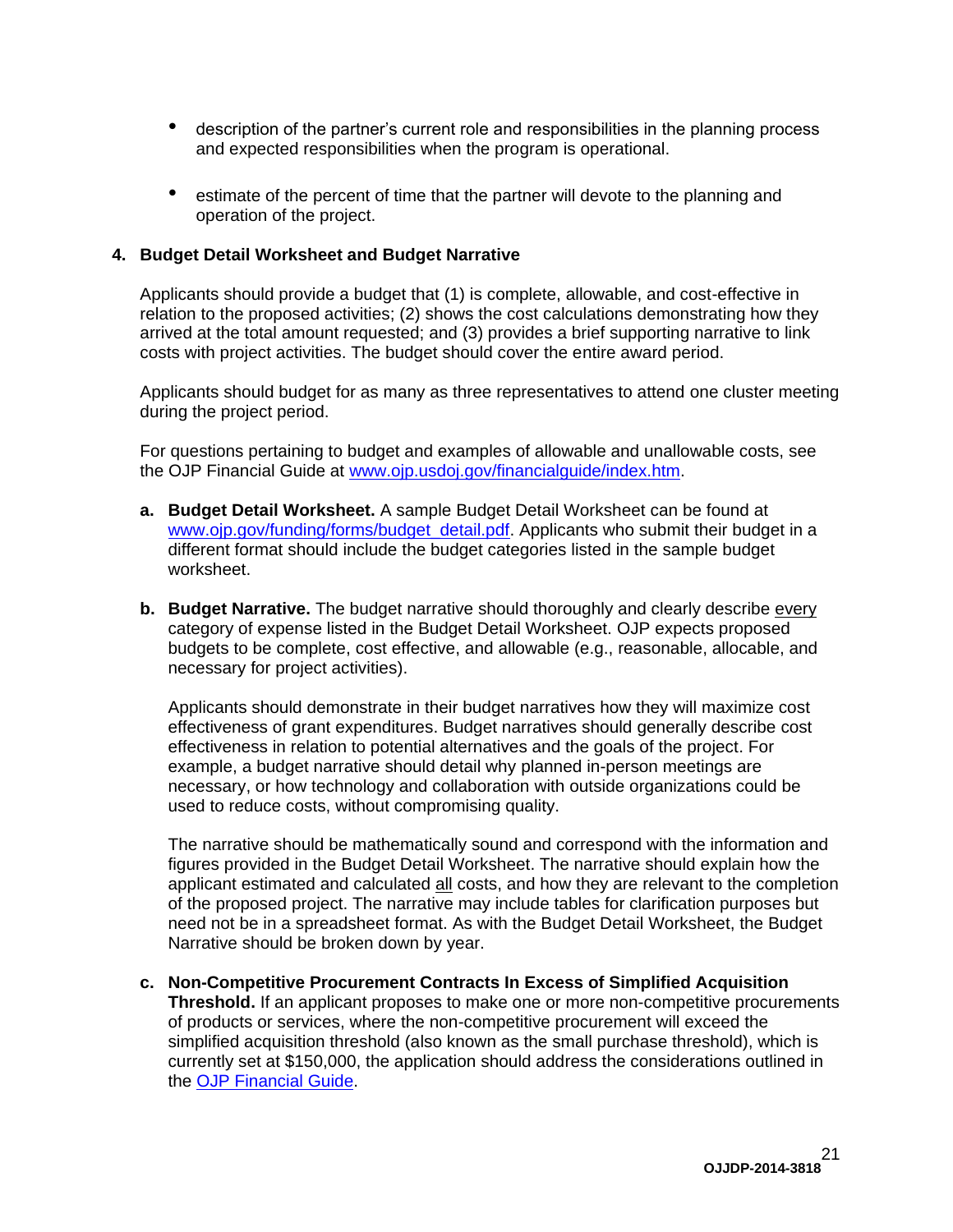#### <span id="page-21-0"></span>**5. Indirect Cost Rate Agreement (if applicable)**

Indirect costs are allowed only if the applicant has a federally approved indirect cost rate. (This requirement does not apply to units of local government.) Attach a copy of the federally approved indirect cost rate agreement to the application. Applicants who do not have an approved rate may request one through their cognizant federal agency, which will review all documentation and approve a rate for the applicant organization, or, if the applicant's accounting system permits, costs may be allocated in the direct cost categories. For assistance with identifying your cognizant agency, contact the Customer Service Center at 1-800-458-0786 or at [ask.ocfo@usdoj.gov.](mailto:ask.ocfo@usdoj.gov) If DOJ is the cognizant federal agency, applicants may obtain information needed to submit an indirect cost rate proposal at [www.ojp.usdoj.gov/funding/pdfs/indirect\\_costs.pdf.](http://www.ojp.usdoj.gov/funding/pdfs/indirect_costs.pdf)

#### <span id="page-21-1"></span>**6. Tribal Authorizing Resolution (if applicable)**

Tribes, tribal organizations, or third parties proposing to provide direct services or assistance to residents on tribal lands should include in their applications a resolution, a letter, affidavit, or other documentation, as appropriate, that certifies that the applicant has the legal authority from the tribe(s) to implement the proposed project on tribal lands. In those instances when an organization or consortium of tribes applies for a grant on behalf of a tribe or multiple specific tribes, the application should include appropriate legal documentation, as described above, from all tribes that would receive services or assistance under the grant. A consortium of tribes for which existing consortium bylaws allow action without support from all tribes in the consortium (i.e., without an authorizing resolution or comparable legal documentation from each tribal governing body) may submit, instead, a copy of its consortium bylaws with the application.

Applicants who cannot submit an application that includes a fully-executed (i.e., signed) copy of appropriate legal documentation, as described above, consistent with the applicable tribe's governance structure, should, at a minimum, submit an unsigned, draft version of such legal documentation as part of their applications (except for cases in which, with respect to a tribal consortium applicant, consortium bylaws allow action without the support of all consortium member tribes). If selected for funding, OJJDP will make use of and access to funds contingent on receipt of the fully-executed legal documentation.

#### <span id="page-21-2"></span>**7. Applicant Disclosure of High Risk Status**

Applicants are to disclose whether they are currently designated high risk by another federal grant making agency. This includes any status requiring additional oversight by the federal agency due to past programmatic or financial concerns. If an applicant is designated high risk by another federal grant making agency, you must email the following information to [OJPComplianceReporting@usdoj.gov](mailto:OJPComplianceReporting@usdoj.gov) at the time of application submission:

- the federal agency that currently designated the applicant as high risk.
- date the applicant was designated high risk.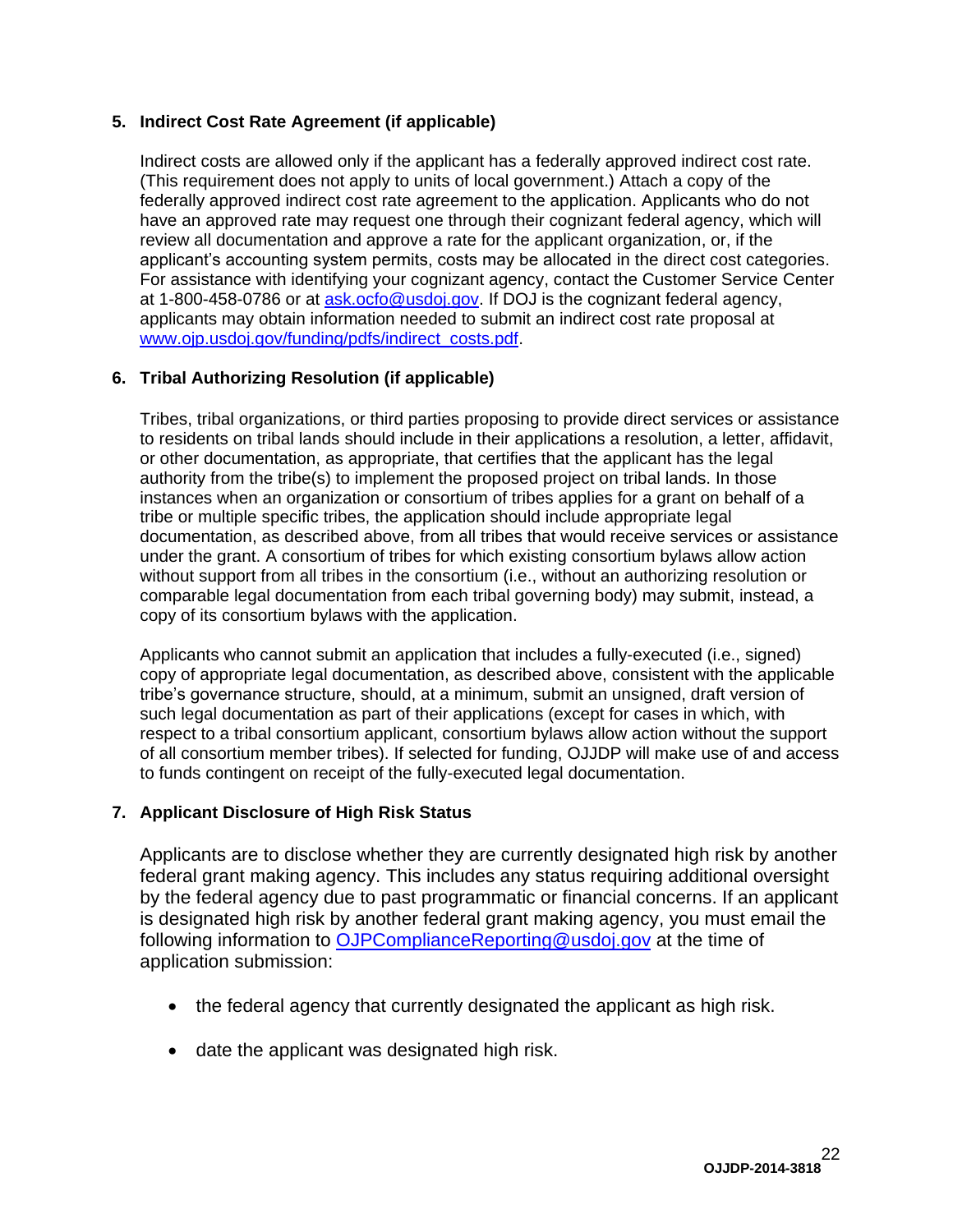- the high risk point of contact name, phone number, and email address, from that federal agency.
- reasons for the high risk status.

OJP seeks this information to ensure appropriate federal oversight of any grant award. Unlike the Excluded Parties List, this high risk information does not disqualify any organization from receiving an OJP award. However, additional grant oversight may be included, if necessary, in award documentation.

#### <span id="page-22-0"></span>**8. Additional Attachments**

Applicants should submit the following information, as stipulated in the cited pages, as attachments to their applications. While the materials listed below are not assigned specific point values, peer reviewers will, as appropriate, consider these items when rating applications. For example, reviewers will consider résumés and/or letters of support/ memoranda of understanding when assessing "capabilities/competencies." Peer reviewers will not consider any additional information that the applicant submits other than that specified below.

**a. Applicant disclosure of pending applications.** Applicants are to disclose whether they have pending applications for federally funded grants or subgrants (including cooperative agreements) that include requests for funding to support the same project being proposed under this solicitation and will cover the identical cost items outlined in the budget narrative and worksheet in the application under this solicitation. The disclosure should include both direct applications for federal funding (e.g., applications to federal agencies) and indirect applications for such funding (e.g., applications to state agencies that will subaward federal funds).

OJP seeks this information to help avoid any inappropriate duplication of funding. Leveraging multiple funding sources in a complementary manner to implement comprehensive programs or projects is encouraged and is not seen as inappropriate duplication.

Applicants that have pending applications as described above are to provide the following information about pending applications submitted within the last 12 months:

- the federal or state funding agency.
- the solicitation name/project name.
- the point of contact information at the applicable funding agency.

| <b>Federal or State</b><br><b>Funding Agency</b> | <b>Solicitation Name/Project Name</b> | Name/Phone/E-mail for Point of<br><b>Contact at Funding Agency</b> |
|--------------------------------------------------|---------------------------------------|--------------------------------------------------------------------|
| DOJ/COPS                                         | <b>COPS Hiring Program</b>            | Jane Doe, 202/000-0000;<br>jane.doe@usdoj.gov                      |
|                                                  |                                       |                                                                    |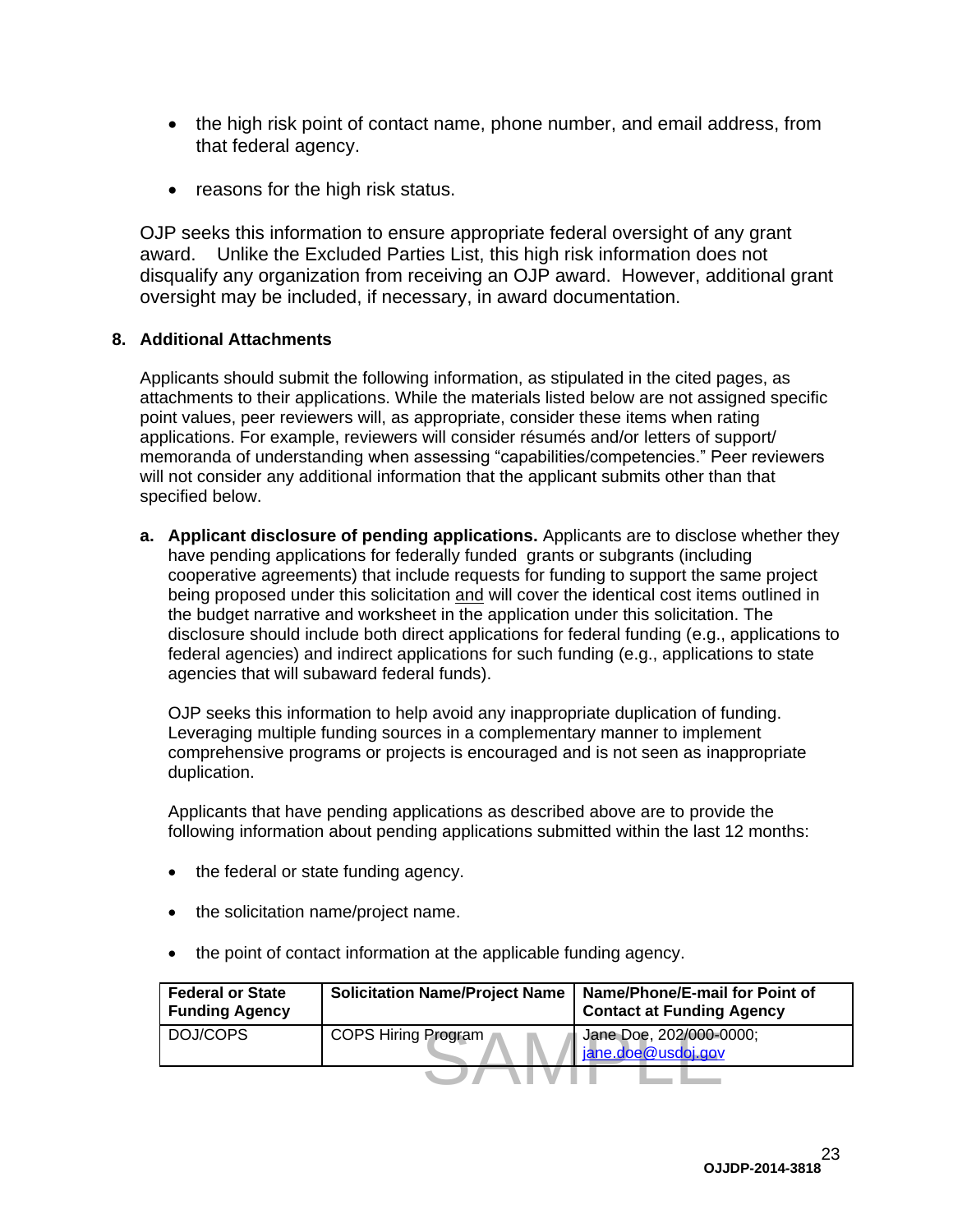| HHS/Substance          | Drug Free Communities          | John Doe, 202/000-0000; |
|------------------------|--------------------------------|-------------------------|
| Abuse & Mental         | Mentoring Program/North County | john.doe@hhs.gov        |
| <b>Health Services</b> | Youth Mentoring Program        |                         |
| Administration         |                                |                         |

Applicants should include the table as a separate attachment, with the file name "Disclosure of Pending Applications," to their application. Applicants that do not have pending applications as described above are to include a statement to this effect in the separate attachment page (e.g., "[Applicant Name on SF-424] does not have pending applications submitted within the last 12 months for federally funded grants or subgrants (including cooperative agreements) that include requests for funding to support the same project being proposed under this solicitation and will cover the identical cost items outlined in the budget narrative and worksheet in the application under this solicitation.").

**b. Research and Evaluation Independence and Integrity.** If a proposal involves research and/or evaluation, regardless of the proposal's other merits, in order to receive funds, the applicant must demonstrate research/evaluation independence, including appropriate safeguards to ensure research/evaluation objectivity and integrity.

For purposes of this solicitation, research and evaluation independence and integrity pertains to ensuring that the design, conduct, or reporting of research and evaluation funded by OJJDP grants, cooperative agreements, or contracts will not be biased by any personal or financial conflict of interest on the part of the investigators responsible for the research and evaluation or on the part of the applicant organization. Conflicts can be either actual or apparent. Examples of potential investigator (or other personal) conflict situations may include those in which an investigator would be in a position to evaluate a spouse's work product (actual conflict), or an investigator would be in a position to evaluate the work of a former colleague (potential apparent conflict). With regard to potential organizational conflicts of interest, as one example, generally an organization could not be given a grant to evaluate a project if that organization had itself provided substantial prior technical assistance to that project, as the organization in such an instance would appear to be evaluating the effectiveness of its own prior work. The key is whether a reasonable person understanding all of the facts would be able to have confidence that the results of any research or evaluation project are objective and reliable. Any outside personal or financial interest that casts doubt on that objectivity and reliability is a problem.

In the attachment dealing with research and evaluation independence and integrity, the applicant should explain the process and procedures that the applicant has put in place to identify and eliminate (or, at the very least, mitigate) potential personal or financial conflicts of interest on the part of its staff, consultants, and/or subrecipients. It should also identify any potential organizational conflicts of interest on the part of the applicant with regard to the proposed research/evaluation. If the applicant reasonably believes that no potential personal or organizational conflicts of interest exist, then the applicant should provide a brief narrative explanation of how and why it reached that conclusion. Documentation that may be helpful in this regard could include organizational codes of ethics/conduct or policies regarding organizational, personal, and financial conflicts of interest.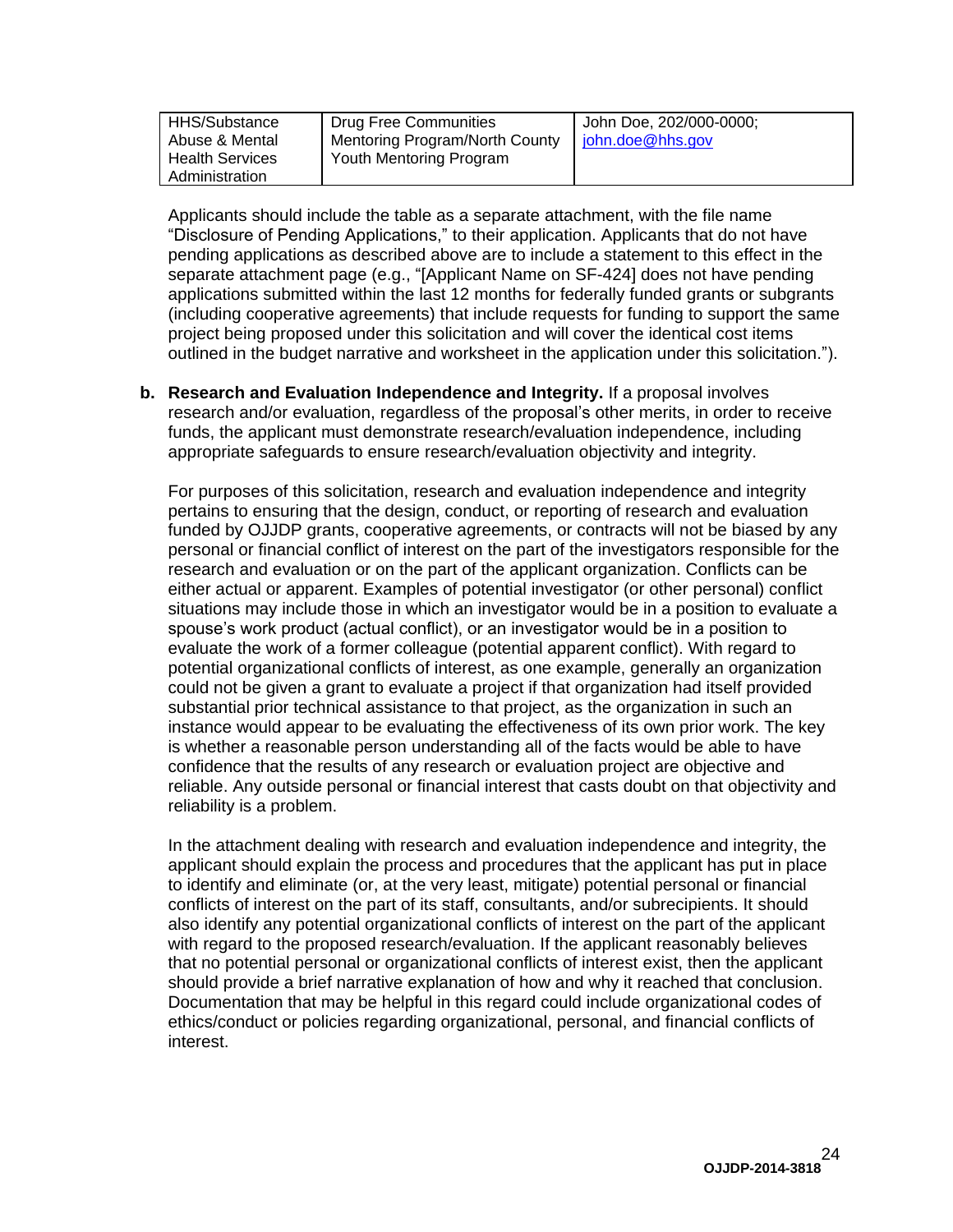For situations in which potential personal or organizational conflicts of interest exist, in the attachment, the applicant should identify the safeguards the applicant has or will put in place to eliminate, mitigate, or otherwise address those conflicts of interest.

Considerations in assessing research and evaluation independence and integrity will include, but may not be limited to, the adequacy of the applicant's efforts to identify factors that could affect the objectivity or integrity of the proposed staff and/or the organization in carrying out the research, development, or evaluation activity; and the adequacy of the applicant's existing or proposed remedies to control any such factors.

- **c.** logic model (see Logic Model, page 20)
- **d.** timeline or milestone chart (see Timeline, page 20)
- **e.** résumés of all key personnel
- **f.** job descriptions outlining roles and responsibilities for all key positions
- **g.** tribal authorizing resolution for Category 2.
- **h.** letters of support/memoranda of understanding from partner organizations (see Letters of Support/Memoranda of Understanding, page 20)
- **i.** evidence of nonprofit status, e.g., a copy of the tax exemption letter from the Internal Revenue Service, if applicable.
- **j.** evidence of for-profit status, e.g., a copy of the articles of incorporation, if applicable.

#### <span id="page-24-0"></span>**9. Accounting System and Financial Capability Questionnaire**

Any applicant (other than an individual) that is a non-governmental entity and that has not received any award from OJP within the past 3 years must download, complete, and submit this [form.](http://www.ojp.usdoj.gov/funding/forms/financial_capability.pdf)

### <span id="page-24-1"></span>**Selection Criteria**

The following five selection criteria will be used to evaluate each application, with the different weight given to each based on the percentage value listed after each individual criteria. For example, the first criteria, Statement of the Problem, is worth 20 percent of the entire score in the application review process.

- 1. Statement of the Problem (20 percent)
- 2. Goals, Objectives and Performance Measures (5 percent)
- 3. Project Design and Implementation (40 percent)
- 4. Capabilities and Competencies (30 percent)
- 5. Budget: complete, cost effective, and allowable (e.g., reasonable, allocable, and necessary for project activities). Budget narratives should generally demonstrate how applicants will maximize cost effectiveness of grant expenditures. Budget narratives should demonstrate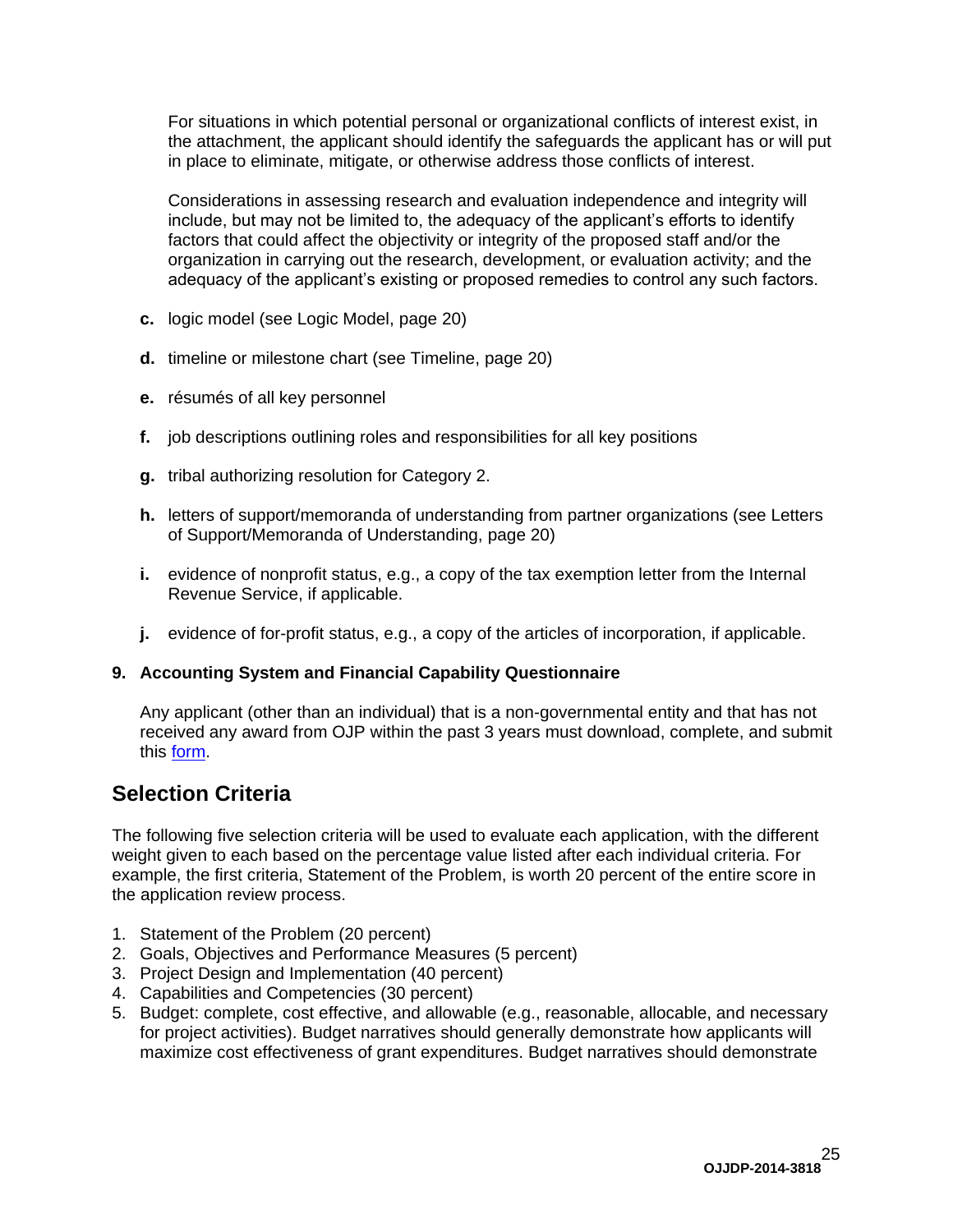cost effectiveness in relation to potential alternatives and the goals of the project. <sup>11</sup> (5 percent)

See What an Application Is Expected To Include, page 16, for the criteria that the peer reviewers will use to evaluate applications.

### <span id="page-25-0"></span>**Review Process**

OJP is committed to ensuring a fair and open process for awarding grants. OJJDP reviews the application to make sure that the information presented is reasonable, understandable, measurable, and achievable, as well as consistent with the solicitation.

Peer reviewers will review the applications submitted under this solicitation that meet basic minimum requirements. OJJDP may use internal peer reviewers, external peer reviewers, or a combination, to review the applications. An external peer reviewer is an expert in the subject matter of a given solicitation who is NOT a current DOJ employee. An internal reviewer is a current DOJ employee who is well-versed or has expertise in the subject matter of this solicitation. A peer review panel will evaluate, score, and rate applications that meet basic minimum requirements. Peer reviewers' ratings and any resulting recommendations are advisory only. In addition to peer review ratings, considerations for award recommendations and decisions may include, but are not limited to, underserved populations, geographic diversity, strategic priorities, past performance, and available funding.

The Office of the Chief Financial Officer, in consultation with OJJDP, reviews applications for potential discretionary awards to evaluate the fiscal integrity and financial capability of applicants, examines proposed costs to determine if the Budget Detail Worksheet and Budget Narrative accurately explain project costs, and determines whether costs are reasonable, necessary, and allowable under applicable federal cost principles and agency regulations. Absent explicit statutory authorization or written delegation of authority to the contrary, all final award decisions will be made by the Assistant Attorney General, who may consider factors including, but not limited to, underserved populations, geographic diversity, strategic priorities, past performance, and available funding when making awards.

## <span id="page-25-1"></span>**Additional Requirements**

Applicants selected for awards must agree to comply with additional legal requirements upon acceptance of an award. OJP encourages applicants to review the information pertaining to these additional requirements prior to submitting an application. Additional information for each requirement can be found at [www.ojp.usdoj.gov/funding/other\\_requirements.htm.](http://www.ojp.usdoj.gov/funding/other_requirements.htm)

- Civil Rights Compliance
- Civil Rights Compliance Specific to State Administering Agencies
- Faith-Based and Other Community Organizations
- Confidentiality

 $\overline{a}$ 

 $11$  Generally speaking, a reasonable cost is a cost that, in its nature or amount, does not exceed that which would be incurred by a prudent person under the circumstances prevailing at the time the decision was made to incur the costs.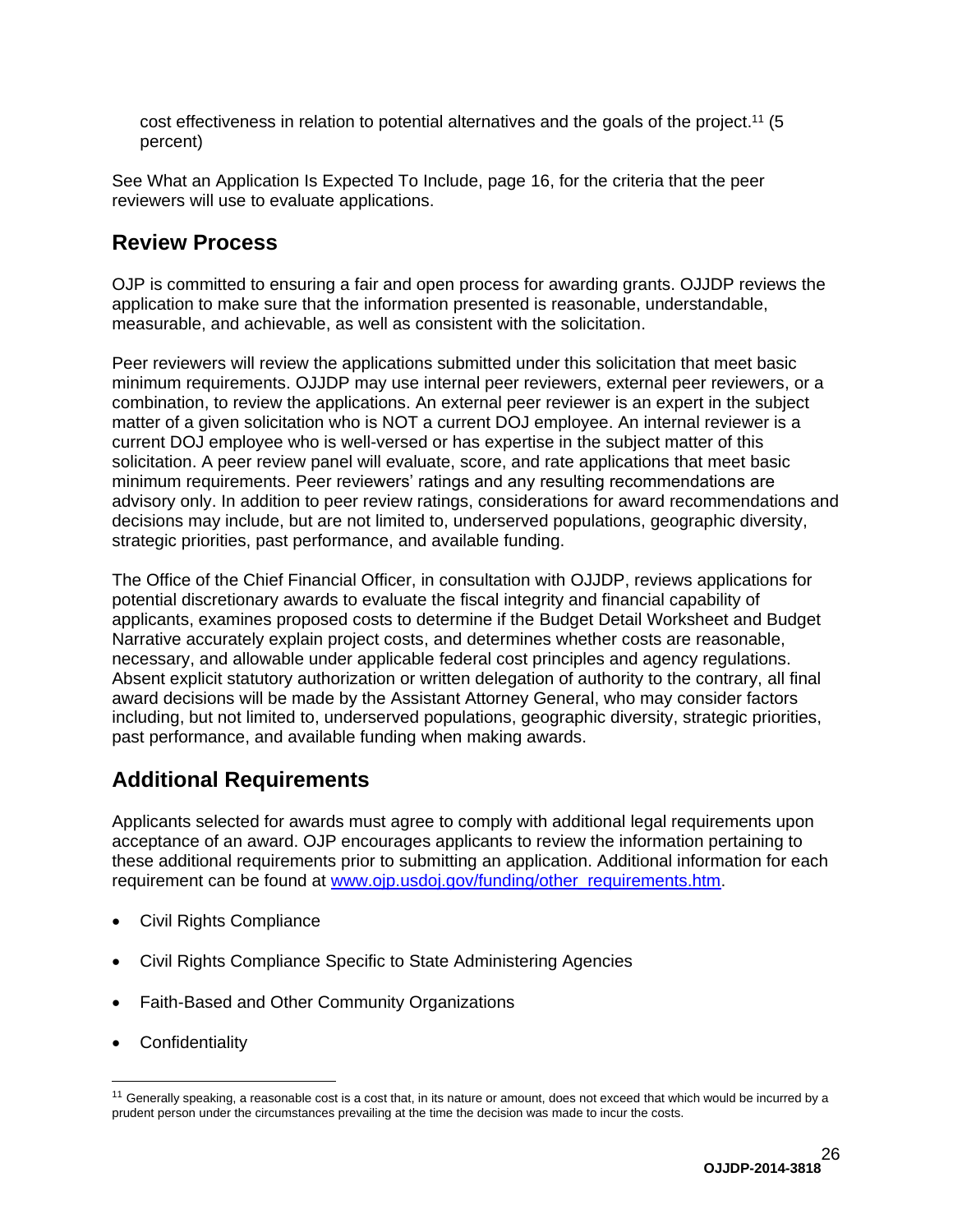- Research and the Protection of Human Subjects
- Anti-Lobbying Act
- Financial and Government Audit Requirements
- Reporting of Potential Fraud, Waste, and Abuse, and Similar Misconduct
- National Environmental Policy Act (NEPA)
- DOJ Information Technology Standards (if applicable)
- Single Point of Contact Review
- Non-Supplanting of State or Local Funds
- Criminal Penalty for False Statements
- Compliance with **Office of Justice Programs Financial Guide**
- Suspension or Termination of Funding
- Nonprofit Organizations
- For-Profit Organizations
- Government Performance and Results Act (GPRA)
- Rights in Intellectual Property
- Federal Funding Accountability and Transparency Act of 2006 (FFATA)
- Awards in Excess of \$5,000,000 Federal Taxes Certification Requirement
- Active SAM Registration
- Policy and Guidance for Approval, Planning, and Reporting of Conferences (including Meetings and Trainings)
- OJP Training Guiding Principles for Grantees and Subgrantees

## <span id="page-26-0"></span>**How To Apply**

Applicants must register in, and submit applications through Grants.gov, a "one-stop storefront" to find federal funding opportunities and apply for funding. Find complete instructions on how to register and submit an application at [www.Grants.gov.](http://www.grants.gov/) Applicants who experience technical difficulties during this process should call the Grants.gov Customer Support Hotline at **800**-**518**- **4726** or **606–545–5035**, 24 hours a day, 7 days a week, except federal holidays. Registering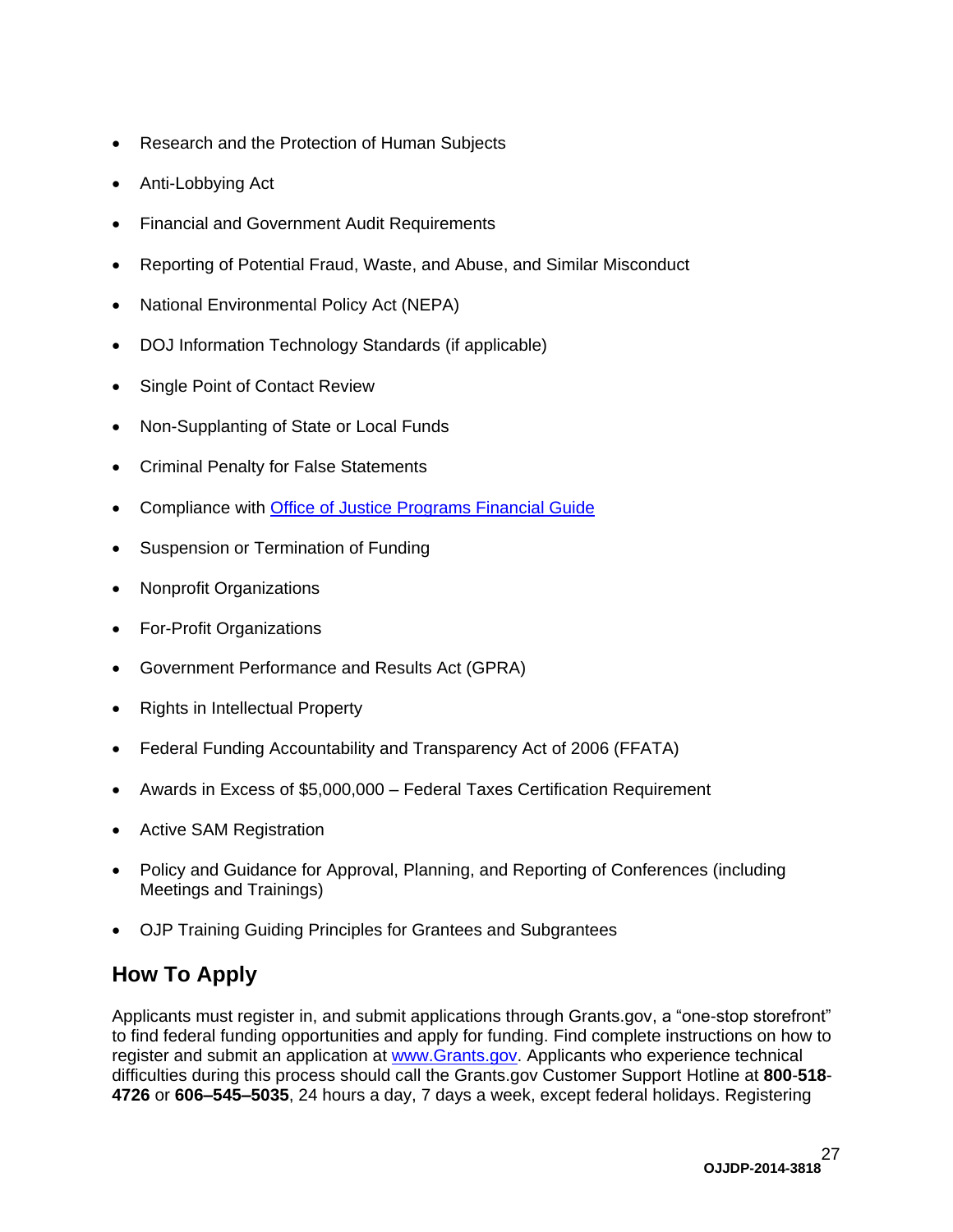with Grants.gov is a one-time process; however, **processing delays may occur, and it can take several weeks** for first-time registrants to receive confirmation and a user password. OJP encourages applicants to **register several weeks before** the application submission deadline. In addition, OJP urges applicants to submit applications 72 hours prior to the application due date to allow time to receive validation messages or rejection notifications from Grants.gov, and to correct in a timely fashion any problems that may have caused a rejection notification.

OJJDP strongly encourages all prospective applicants to sign up for Grants.gov e-mail notifications regarding this solicitation. If this solicitation is cancelled or modified, individuals who sign up with Grants.gov for updates will be notified.

**Note on File Names and File Types: Grants.gov only permits the use of certain specific characters in names of attachment files. Valid file names may include only the characters shown in the table below. Grants.gov is designed to reject any application that includes an attachment(s) with a file name that contains any characters not shown in the table below. Grants.gov is designed to forward successfully submitted applications to OJP's Grants Management System (GMS).**

| <b>Characters</b>    |                         | <b>Special Characters</b>                                    |                       |
|----------------------|-------------------------|--------------------------------------------------------------|-----------------------|
| Upper case $(A - Z)$ | Parenthesis ()          | Curly braces $\{\}$                                          | Square brackets []    |
| Lower case $(a - z)$ | Ampersand (&)           | Tilde $(-)$                                                  | Exclamation point (!) |
| Underscore (         | Comma $($ , $)$         | Semicolon (;)                                                | Apostrophe ('         |
| Hyphen<br>$\sim$     | At sign $(\mathcal{Q})$ | Number sign (#)                                              | Dollar sign (\$)      |
| Space                | Percent sign (%)        | Plus sign $(+)$                                              | Equal sign $(=)$      |
| Period (.)           |                         | When using the ampersand (&) in XML, applicants must use the |                       |
|                      | "&" format.             |                                                              |                       |

**GMS does not accept executable file types as application attachments**. These disallowed file types include, but are not limited to, the following extensions: ".com," ".bat," ".exe," ".vbs," ".cfg," ".dat," ".db," ".dbf," ".dll," ".ini," ".log," ".ora," ".sys," and ".zip." GMS may reject applications with files that use these extensions. It is important to allow time to change the type of file(s) if the application is rejected.

All applicants are required to complete the following steps:

- **1. Acquire a Data Universal Numbering System (DUNS) number.** In general, the Office of Management and Budget requires that all applicants (other than individuals) for federal funds include a DUNS number in their applications for a new award or a supplement to an existing award. A DUNS number is a unique nine-digit sequence recognized as the universal standard for identifying and differentiating entities receiving federal funds. The identifier is used for tracking purposes and to validate address and point of contact information for federal assistance applicants, recipients, and subrecipients. The DUNS number will be used throughout the grant life cycle. Obtaining a DUNS number is a free, one-time activity. Call Dun and Bradstreet at 866–705–5711 to obtain a DUNS number or apply online at [www.dnb.com.](http://www.dnb.com/) A DUNS number is usually received within 1-2 business days.
- **2. Acquire registration with the System for Award Management (SAM).** SAM is the repository for standard information about federal financial assistance applicants, recipients, and subrecipients. OJP requires all applicants (other than individuals) for federal financial assistance to maintain current registrations in the SAM database. Applicants must be registered in SAM to successfully register in Grants.gov. Applicants must **update or renew**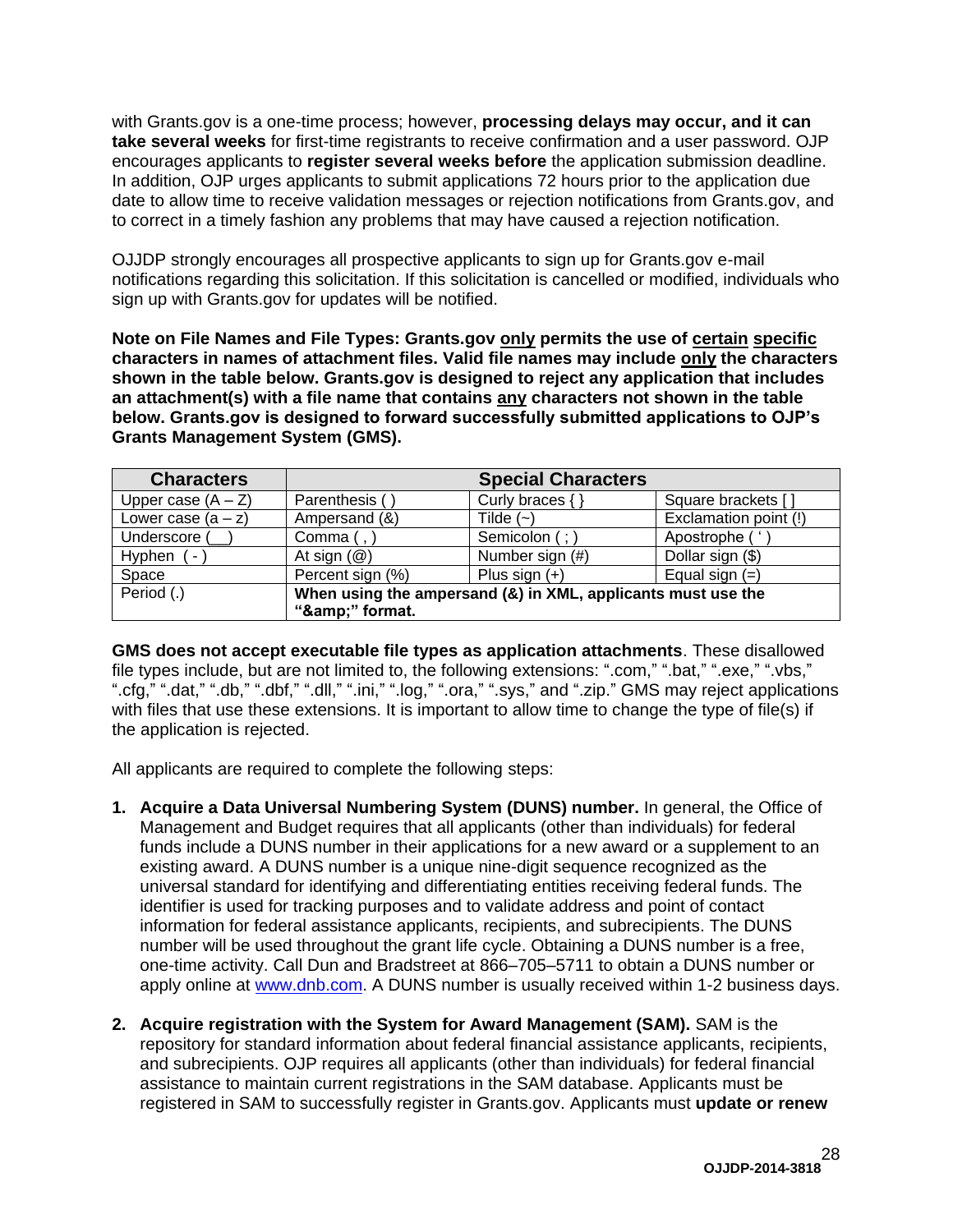**their SAM registration annually** to maintain an active status.

Applications cannot be successfully submitted in Grants.gov until Grants.gov receives the SAM registration information. The information transfer from SAM to Grants.gov can take up to 48 hours. OJP recommends that the applicant register or renew registration with SAM as early as possible.

Information about SAM registration procedures can be accessed at [www.sam.gov.](https://www.sam.gov/portal/public/SAM/?portal:componentId=1f834b82-3fed-4eb3-a1f8-ea1f226a7955&portal:type=action&interactionstate=JBPNS_rO0ABXc0ABBfanNmQnJpZGdlVmlld0lkAAAAAQATL2pzZi9uYXZpZ2F0aW9uLmpzcAAHX19FT0ZfXw**)

- **3. Acquire an Authorized Organization Representative (AOR) and a Grants.gov username and password**. Complete the AOR profile on Grants.gov and create a username and password. The applicant organization's DUNS number must be used to complete this step. For more information about the registration process, go to [www.grants.gov/applicants/get\\_registered.jsp.](http://www.grants.gov/applicants/get_registered.jsp)
- **4. Acquire confirmation for the AOR from the E-Business Point of Contact (E-Biz POC).**  The E-Biz POC at the applicant organization must log into Grants.gov to confirm the applicant organization's AOR. Note that an organization can have more than one AOR.
- **5. Search for the funding opportunity on Grants.gov.** Use the following identifying information when searching for the funding opportunity on Grants.gov. The Catalog of Federal Domestic Assistance number for this solicitation is 16.543 and 16.750, titled *"*Missing Children's Assistance*"* and "Support for Adam Walsh Act Implementation Grant Program," and the funding opportunity number is OJJDP-2014-3818.
- **6. Select the correct Competition ID.** Some OJP solicitations posted to Grants.gov contain multiple purpose areas, denoted by individual Competition IDs. If applying to a solicitation with multiple Competition IDs, select the appropriate Competition ID for the intended purpose area of the application.

**Category 1: Nontribal Project Site.** Competition ID OJJDP-2014-3819. **Category 2: Tribal Project Site.** Competition ID OJJDP-2014-3820.

- **7. Complete the Disclosure of Lobbying Activities.** All applicants must complete this information. Applicants who expend any funds for lobbying activities must provide the detailed information requested on the form *Disclosure of Lobbying Activities* (SF-LLL). Applicants who do not expend any funds for lobbying activities should enter "N/A" in the required highlighted fields.
- **8. Submit a valid application consistent with this solicitation by following the directions in Grants.gov.** Within 24–48 hours after submitting the electronic application, the applicant should receive an e-mail validation message from Grants.gov. The message will state whether the application has been received and validated, or rejected due to errors, with an explanation. It is possible to first receive a message indicating that the application is received and then receive a rejection notice a few minutes or hours later. Submitting well ahead of the deadline provides time to correct the problem(s) that caused the rejection. **Important:** OJP urges applicants to submit applications **at least 72 hours prior** to the application due date to allow time to receive validation messages or rejection notifications from Grants.gov, and to correct in a timely fashion any problems that may have caused a rejection notification.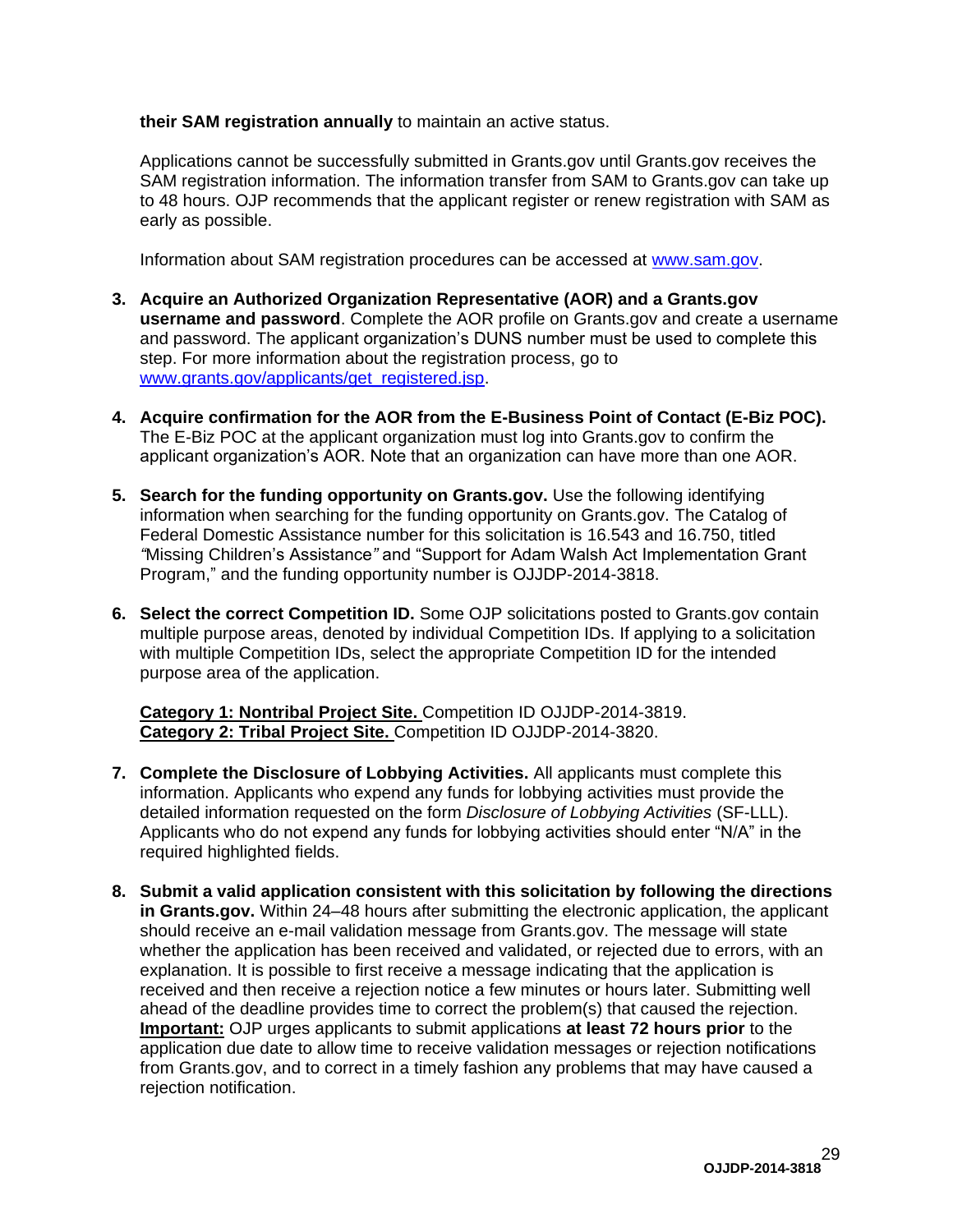Click [here](http://www.grants.gov/web/grants/applicants/organization-registration.html) for further details on DUNS, SAM, and Grants.gov registration steps and timeframes.

**Note: Duplicate Applications.** If an applicant submits multiple versions of an application, OJJDP will review only the most recent valid version submitted.

#### **Experiencing Unforeseen Grants.gov Technical Issues**

Applicants who experience unforeseen Grants.gov technical issues beyond their control that prevent them from submitting their application by the deadline must e-mail the OJJDP contact identified in the Contact Information section on page 2 **within 24 hours after the application deadline** and request approval to submit their applications. The e-mail must describe the technical difficulties and include a timeline of the applicant's submission efforts, the complete grant application, the applicant's DUNS number, and any Grants.gov Help Desk or SAM tracking number(s). **Note: OJJDP does not automatically approve requests***.* After OJJDP reviews the submission and contacts the Grants.gov or SAM Help Desks to validate the reported technical issues, OJP will inform the applicant whether the request to submit a late application has been approved or denied. If OJP determines that the applicant failed to follow all required procedures, which resulted in an untimely application submission, OJP will deny the applicant's request to submit their application.

The following conditions are generally insufficient to justify late submissions:

- failure to register in SAM or Grants.gov in sufficient time.
- failure to follow Grants.gov instructions on how to register and apply as posted on its Web site.
- failure to follow each instruction in the OJP solicitation.
- technical issues with the applicant's computer or information technology environment, including firewalls.

Notifications regarding known technical problems with Grants.gov, if any, are posted at the top of the OJP funding Web page at [www.ojp.usdoj.gov/funding/solicitations.htm.](http://www.ojp.gov/funding/solicitations.htm)

### <span id="page-29-0"></span>**Provide Feedback to OJP**

To assist OJP in improving its application and award processes, we encourage applicants to provide feedback on this solicitation, the application submission process, and/or the application review/peer review process. Provide feedback to [OJPSolicitationFeedback@usdoj.gov.](mailto:OJPSolicitationFeedback@usdoj.gov)

**IMPORTANT:** This e-mail is for feedback and suggestions only. Replies are **not** sent from this mailbox. If you have specific questions on any program or technical aspect of the solicitation, **you must** directly contact the appropriate number or e-mail listed on the front of this solicitation document. These contacts are provided to help ensure that you can directly reach an individual who can address your specific questions in a timely manner.

If you are interested in being a reviewer for other OJP grant applications, please e-mail your resume to [ojppeerreview@lmbps.com.](mailto:ojppeerreview@lmbps.com) The OJP Solicitation Feedback e-mail account will not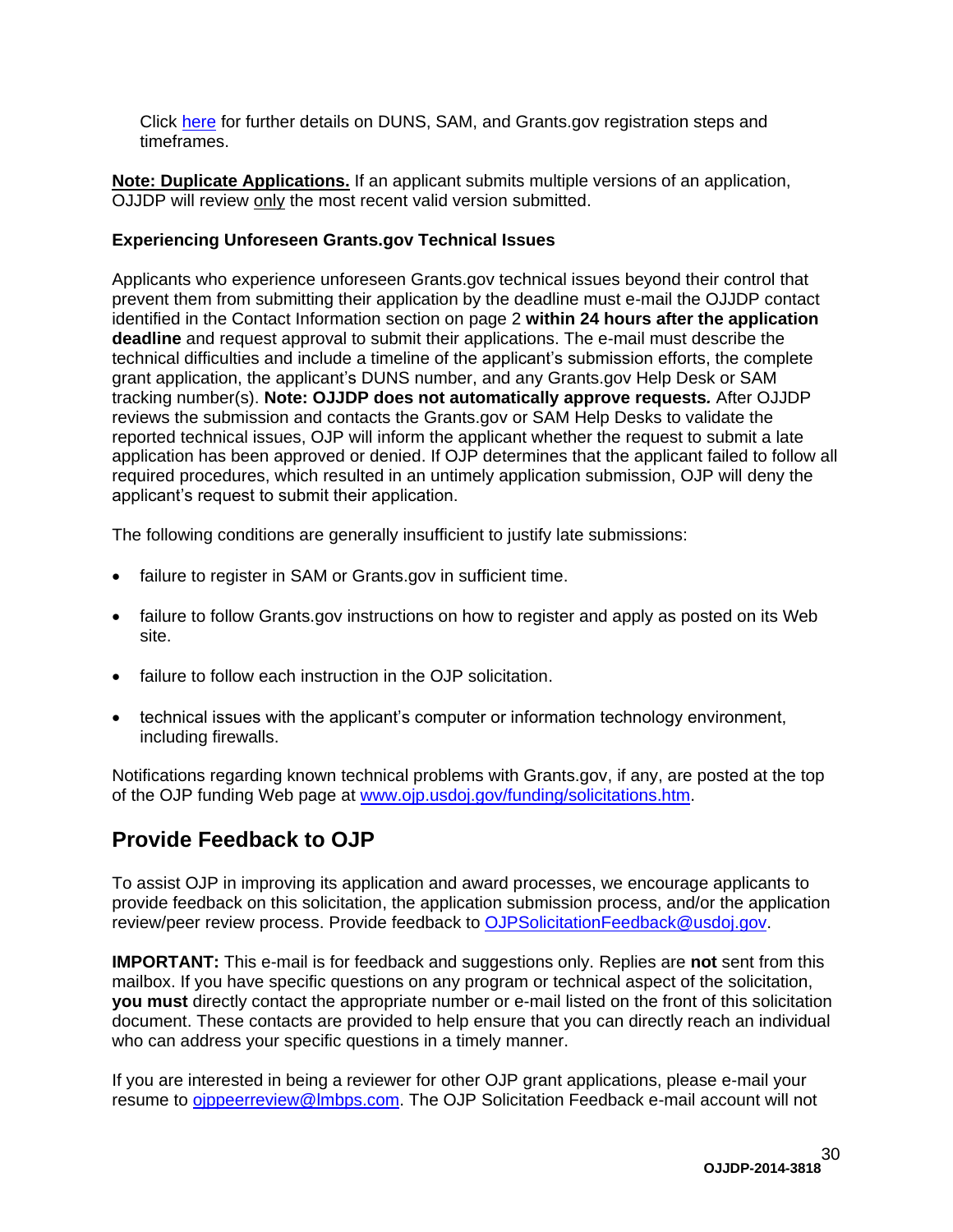forward your resume. **Note:** Neither you nor anyone else from your organization can be a peer reviewer in a competition in which you or your organization have submitted an application.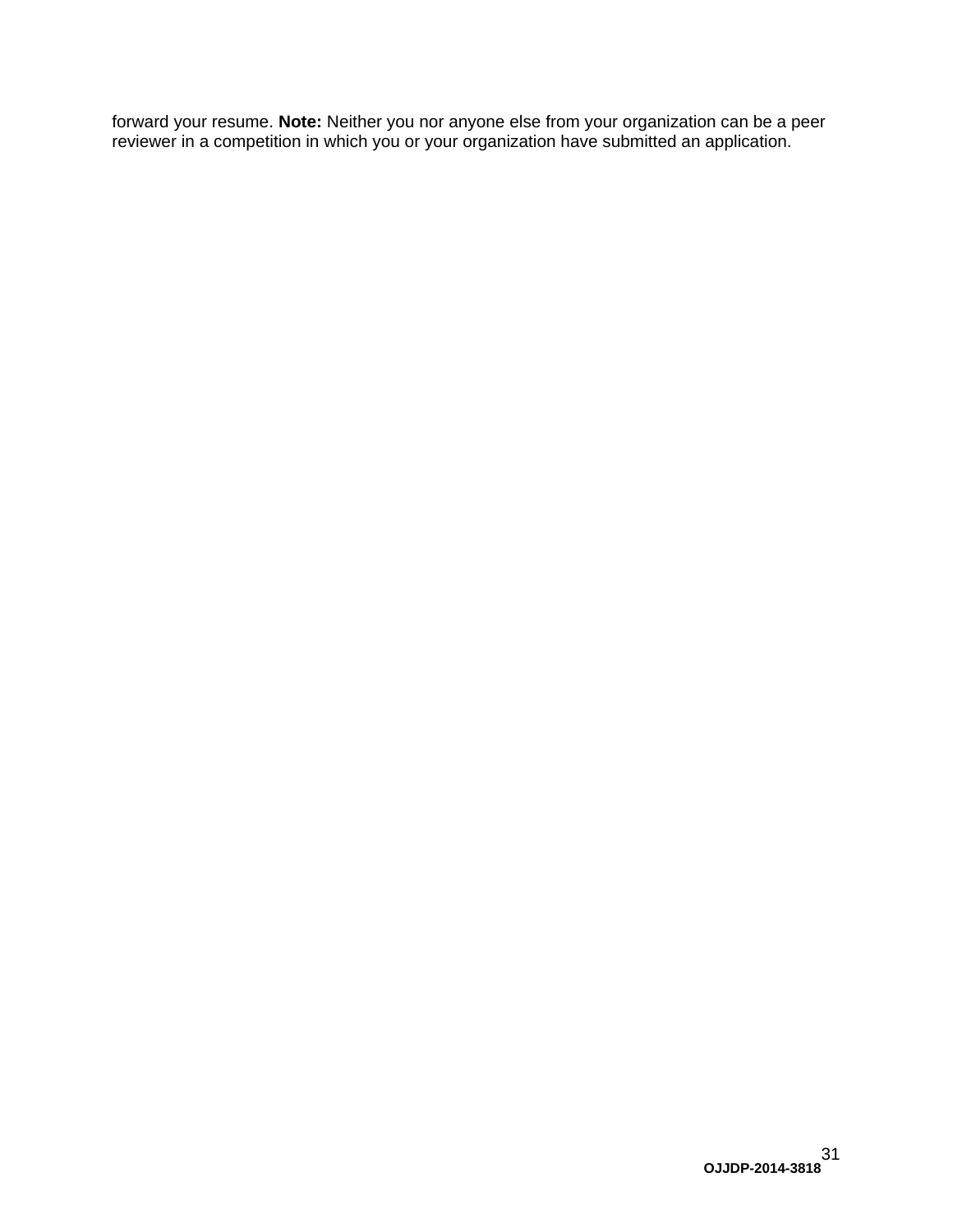### <span id="page-31-0"></span>**Application Checklist**

### **OJJDP FY 2014 Youth With Sexual Behavior Problems Program**

This application checklist has been created to assist you in developing an application.

#### **What an Applicant Should Do:**

*Prior to Registering in Grants.gov:*

- Acquire a DUNS number (see page 28)
- \_\_\_\_\_Acquire or renew registration with SAM (see page 28)
- *To Register with Grants.gov*:

\_\_\_\_\_Acquire AOR and Grants.gov username/password (see page 29)

Acquire AOR confirmation from the E-Biz POC (see page 29)

#### *To Find Funding Opportunity:*

Search for the funding opportunity on Grants.gov (see page 29)

Select the correct Competition ID (see page 29)

Download Funding Opportunity and Application Package

Sign up for Grants.gov e-mail notifications (optional) (see page 27)

\_\_\_\_\_Read **[Important Notice: Applying for Grants in Grants.gov](http://www.ojp.usdoj.gov/funding/grantsgov_information.htm)**

#### **General Requirements**:

Review ["Other Requirements"](http://www.ojp.usdoj.gov/funding/other_requirements.htm) Web page

#### **Scope Requirement:**

\_\_\_\_\_The federal amount requested is within the allowable limit(s) of as much as \$300,000 for Category 1 and as much as \$400,000 for Category 2.

#### **Eligibility Requirement:**

#### Category 1: **Nontribal Project Sites**

\_\_\_\_\_State or territory \_\_\_\_\_Unit of local government Nonprofit or for-profit organization

#### Category 2: **Tribal Project Sites**

Federally recognized tribal government \_\_\_\_\_Tribal nonprofit or for-profit organization

#### **What an Application Is Expected to Include:**

Application for Federal Assistance (SF-424) (see page 17) Project Abstract (see page 17) Program Narrative (see page 18)